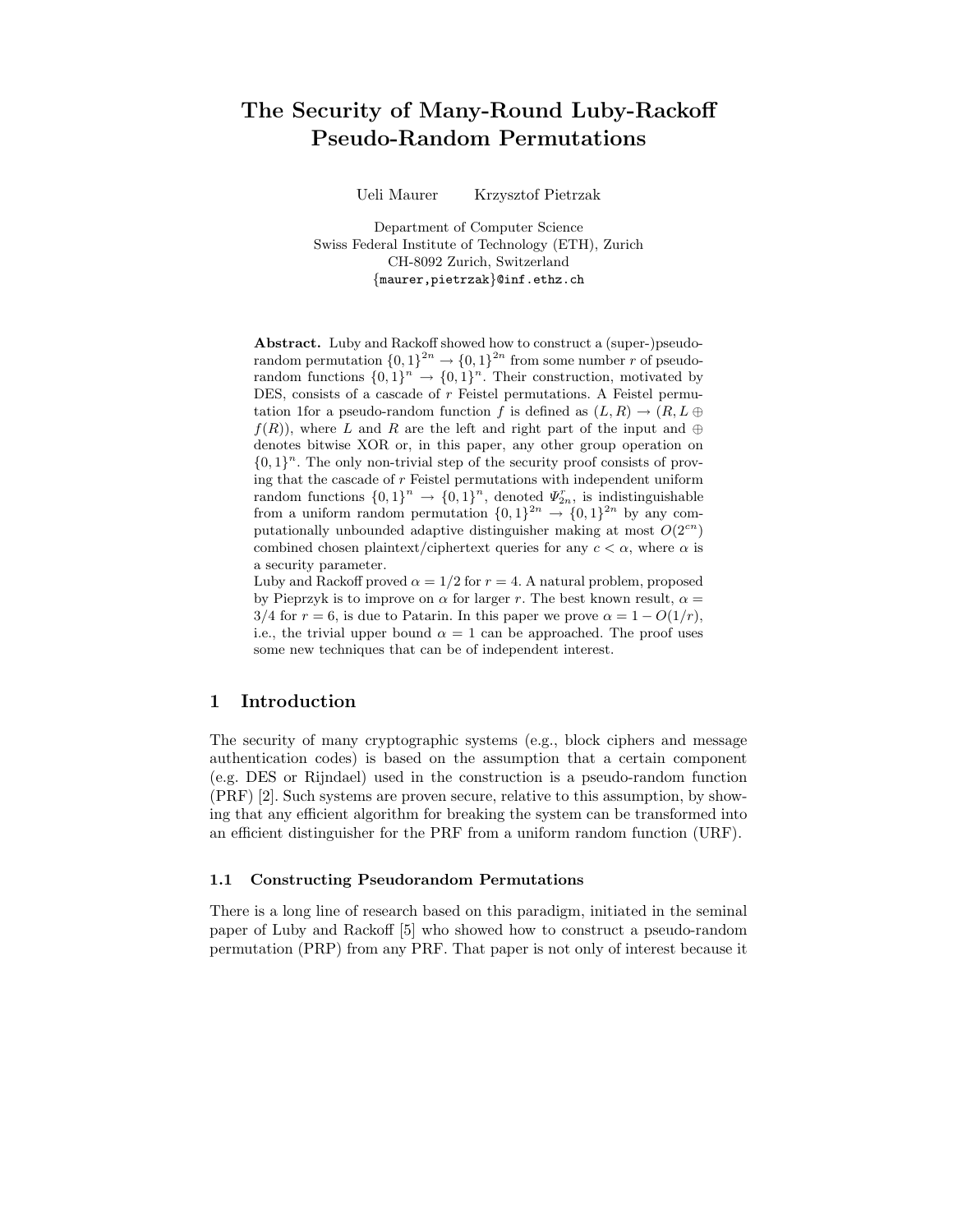introduced the paradigm, but also because it proposed a very natural construction, motivated by DES, consisting of r Feistel permutations involving independent invocations of a PRF.

Usually, the only non-trivial step in a security proof of a construction based on PRF's is a purely probability-theoretic step, namely the analysis of the idealised construction when the PRF's are replaced by URF's, and proving that it is information-theoretically indistinguishable from, in our case, a uniform random permutation (URP), when the number of allowed queries is bounded (by a large, usually exponential bound).<sup>1</sup> The strength of the security proof depends on the size of this bound. Ideally, the number of allowed queries should be close to the trivial information-theoretic upper bound: If, for some sufficiently large number of queries, the expected entropy contained in the answers from the perfect system exceeds the entire internal randomness of the construction, then a (computationally unbounded) distinguisher trivially exists.

More concretely, the r-round Luby-Rackoff construction of a permutation  $\{0,1\}^{2n} \rightarrow \{0,1\}^{2n}$  (hereafter denoted by  $\Psi_{2n}^r$ ) consists of a cascade of r Feistel permutations involving independent URF's  $\{0,1\}^n \to \{0,1\}^n$ , where a Feistel permutation for a URF f is defined as  $(L, R) \rightarrow (R, L \oplus f(R))$ . Here L and R are the left and right part of the input and  $oplus$  denotes bitwise XOR or, in this paper, any other group operation on  $\{0, 1\}^n$ .

Two versions of a PRP were considered in [5], namely when queries from only one side are allowed, and when queries from both sides are allowed. When the PRP is considered as a block cipher, these two variants correspond to chosenplaintext and to combined chosen-plaintext/ciphertext attacks respectively . The latter variant was referred to in [5] as a super-PRP. In this paper we will only consider this stronger variant.

The problem we hence address is to prove that  $\Psi_{2n}^r$  is indistinguishable from a uniform random permutation  $\{0,1\}^{2n} \to \{0,1\}^{2n}$  by any computationally unbounded adaptive distinguisher making a certain number of queries. To compare results, it makes sense to measure the number of queries on an logarithmic scale, i.e., by the number c when  $O(2^{cn})$  queries are allowed. More precisely, one can state a result in terms of a constant  $\alpha$  such that for all  $c < \alpha$ , indistinguishability holds for all sufficiently large  $n$ .

Luby and Rackoff proved that  $\alpha = 1/2$  for  $r = 4$ . Since then several simplifications (e.g. [6],[8]) and generalisations of this result have appeared. Ramzan and Reyzin [13] proved that even if the adversary has black-box access to the middle two functions of  $\Psi_{2n}^4$ , the security is maintained. Naor and Reingold [8] showed that the security is maintained if one replaces the first and last round of  $\Psi_{2n}^4$  with pairwise independent permutations, and even weaker constructions were proven secure in [11].

 $^1$  Two systems  ${\bf F}$  and  ${\bf G}$  are indistinguishable by a distinguisher  ${\bf D}$  making at most  $k$ queries if the following holds: The expected advantage of  $D$ , after making k queries to a black-box containing either  $\bf{F}$  or  $\bf{G}$  with equal probability, in guessing which system is in the black-box, is negligible.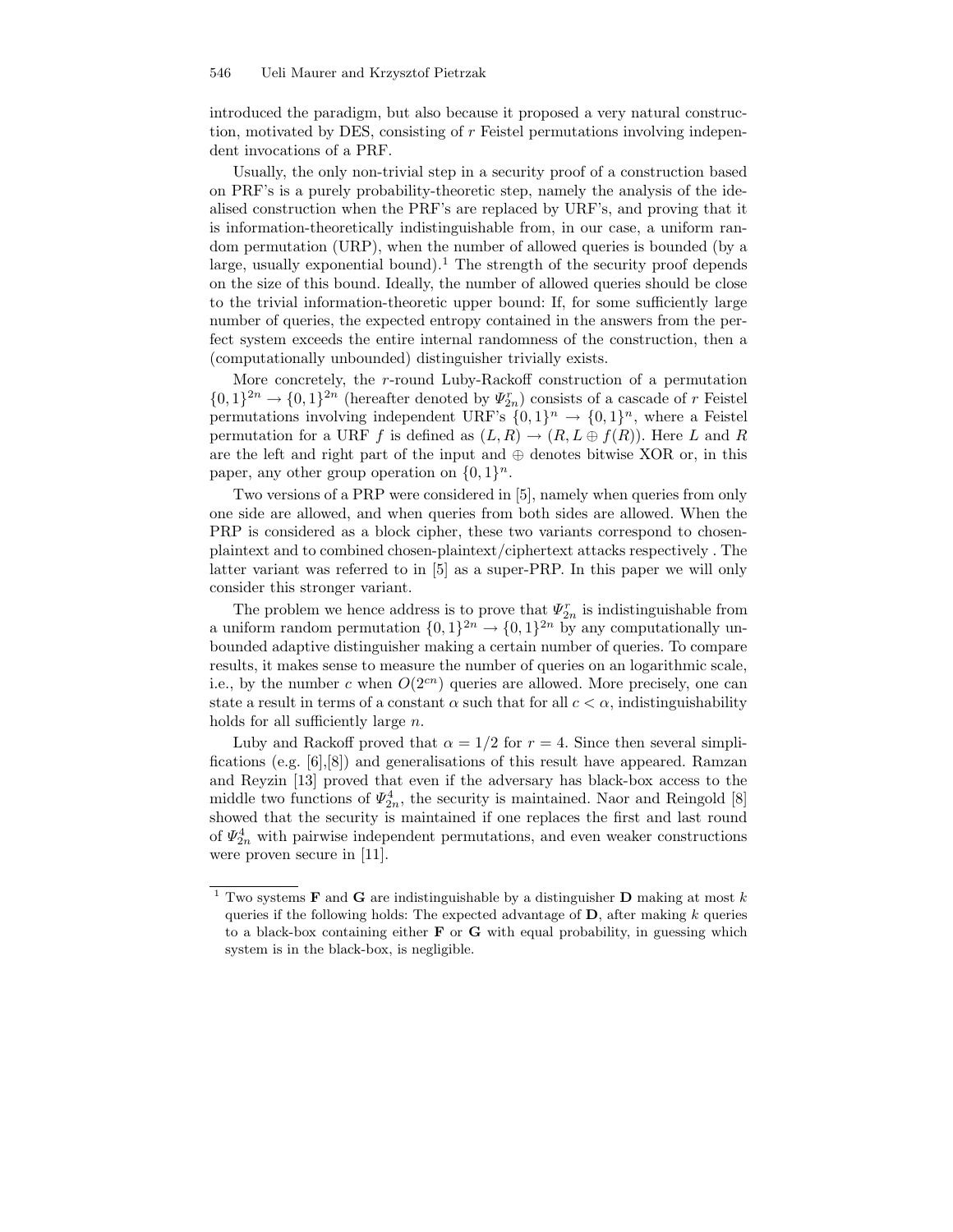A natural problem, proposed by Pieprzyk [12], is to improve on  $\alpha$  for larger m. The best known result,  $\alpha = 3/4$  for  $r = 6$ , is due to Patarin [10]. He also conjectured that better bounds hold. In this paper we address this problem and prove  $\alpha = 1 - O(1/r)$ , i.e., that the optimal upper bound<sup>2</sup>  $\alpha = 1$  can be approached for increasing r.

The proof uses some new techniques that appear to be of independent interest. In many of the literature (e.g. [6],[7],[8]) on security proofs based on PRF's, one considers a (bad) event such that if the event does not occur, then the system behaves identically to the system it should be distinguished from, thus one can concentrate on the (simpler) problem of provoking the bad event. However, this approach has so far only been successful in analysing  $\Psi_{2n}^r$  for (small) constant r. Therefore, as a new technique, we extend the system  $\varPsi^r_{2n}$  to a more sophisticated construction that offers new possibilities to define such events.

### 1.2 The Main Theorem

Our main theorem states that any computationally unlimited distinguisher, making at most  $k$  chosen plaintext/ciphertext queries has advantage at most  $k^2$  $\frac{k^2}{2^{2n-2}}+\frac{k^{r+1}}{2^{r(n-3)}}$  $\frac{k^{r+1}}{2^{r(n-3)-1}}$  in distinguishing  $\Psi_{2n}^{6r-1}$  from a uniform random permutation  $(URP)$ .

As a corollary<sup>3</sup> we get that any distinguisher (as above), making at most  $O(2^{cn})$  queries has exponentially small (in n) advantage in distinguishing  $\varPsi_{2n}^r$ (here  $r+1$  must be a multiple of 6) from a URP if  $c < 1-6/(r+7)$ .<sup>4</sup> This beats the best known bound  $\alpha = 3/4$  for  $r = 23$  where we get  $\alpha = 4/5$ .

# 1.3 Related Work

Different constructions of PRP's, so called unbalanced Feistel schemes, were investigated in , [4], [8]. An unbalanced Feistel scheme over  $\{0, 1\}^n$ , for  $k \geq 2$  and  $\ell = n/k$ , is a generalisation of the original scheme, where the URF's in each round are unbalanced, i.e.  $\{0,1\}^{(k-1)\ell} \to \{0,1\}^{\ell}$ . For  $k = 2$  one gets the original Feistel scheme. In [8] the security of those schemes (where the number of rounds is  $k + 2$ ) up to  $2^{n(1-1/k)/2}$  queries is shown.<sup>5</sup> We approach the same bound (for

<sup>&</sup>lt;sup>2</sup> This upper bound can be seen as follows: The internal randomness of  $\Psi_{2n}^r$  are the r function tables for the URF's, each containing  $n2^n$  bits. The entropy of an output of a URP on  $2n$  bits is  $log(2^{2n}) = 2n$  bits for the first,  $log(2^{2n} - 1)$  for the second output and so on, which is more that n for the first  $2^{2n} - 2^n$  queries. So after  $r2^n$ (this is in  $O(2^n)$  for any fixed r) queries the entropy of the output of a URP is larger than the entropy in  $\Psi_{2n}^r$ , and thus a computationally unbounded distinguisher exists.

<sup>&</sup>lt;sup>3</sup> We use that  $\frac{k^2}{2^{2n-2}} + \frac{k^{r+1}}{2^{r(n-3)}}$  $\frac{k^{r+1}}{2^{r(n-3)-1}} \in O(k^{r+1}/2^{rn})$ , and this is in  $O(1)$  if k is in the order of  $2^{n(1-\frac{1}{r+1})}$ .

<sup>&</sup>lt;sup>4</sup> If 6 does not divide  $r + 1$ , then this must be replaced by  $c < 1 - 1/(\lfloor \frac{r+1}{6} \rfloor + 1)$ .

<sup>&</sup>lt;sup>5</sup> This bound is basically the birthday bound for the URF's used, and thus the square root of the information theoretic upper bound  $O(2^{n(1-1/k)})$  for this construction.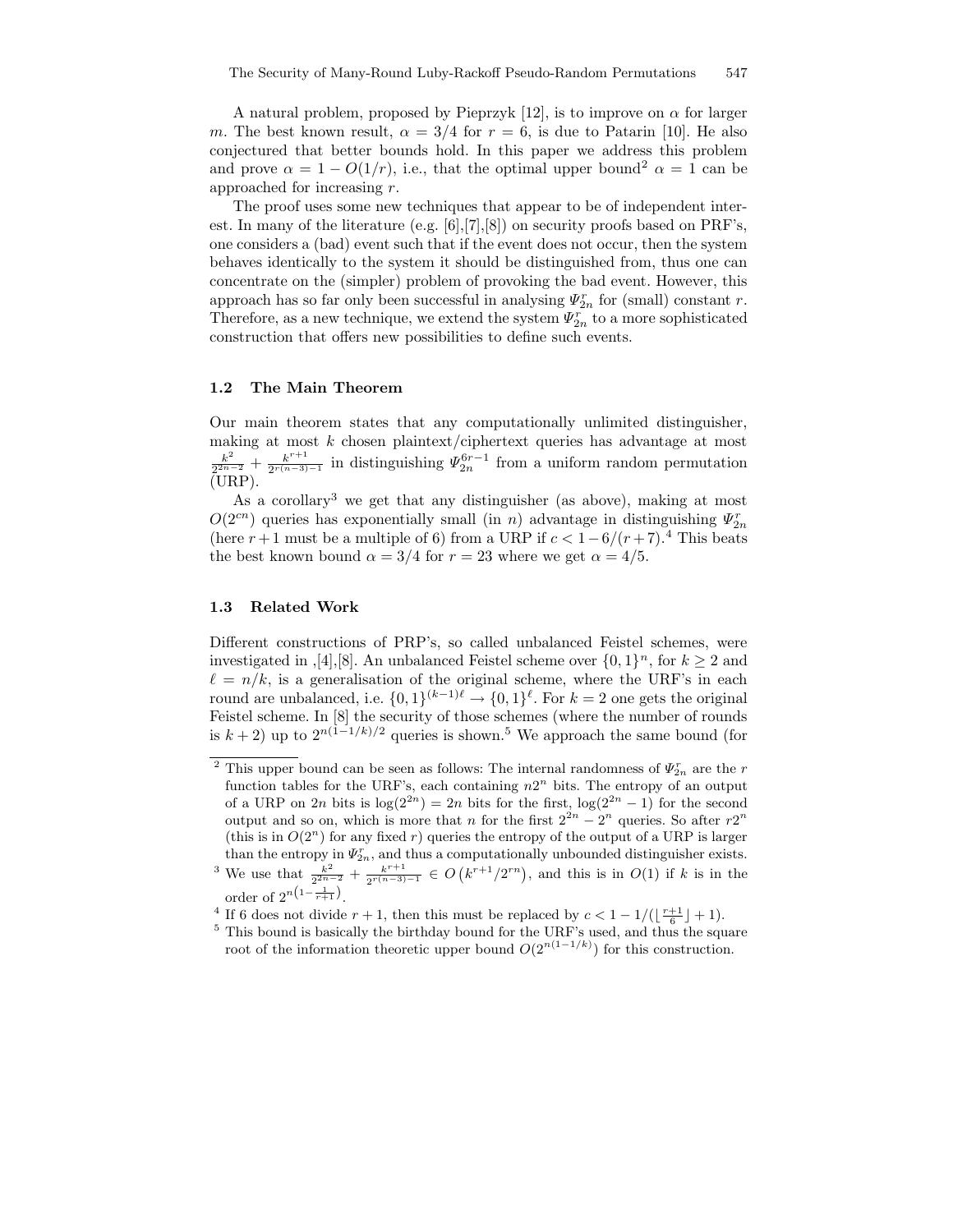a permutation over the same domain  $\{0,1\}^n$  for the original Feistel scheme (i.e. fixed  $k = 2$ ) as the number of rounds is increased.

Another line of research concentrated on schemes where the number of different PRF's used in the construction is minimised (see  $[12],[9]$ ). Knudsen  $[3]$ considered a different settings where the functions are not URF's but chosen from a family of size  $2^k$ .

A generic way to strengthen the security of random permutations was given by Vaudenay [14] who showed that the advantage (for computationally unlimited distinguishers) in distinguishing a cascade of independent random permutations from a URP is basically only the product of the advantages of distinguishing each random permutation separately.

# 1.4 Organisation of the Paper

The proof of our main theorem is based on the framework of [7]; the required definitions and results from [7] are summarised in Section 2. In Section 3 we propose a new lemma which reduces the task of upper bounding the indistinguishability of a random permutation from a URP by adaptive combined chosen plaintext/ciphertext strategies, to the task of upper bounding the probability that a non-adaptive chosen plaintext only strategy succeeds in provoking some event. In Section 4 we first give a formal definition of the (many-round) Luby-Rackoff construction and then state the main theorem (Section 4.1). An outline of the proof is given in Section 4.2. The full proof is shown in Section 5. Section 6 summarises some conclusions.

# 2 Indistinguishability of Random Systems

This section summaries some definitions and results from [7], sometimes in a less general form. We also propose two simple new lemmas.

### 2.1 Notation

We denote sets by capital calligraphic letters (e.g.  $\mathcal{X}$ ) and the corresponding capital letter  $X$  denotes a random variable taking values in  $X$ . Concrete values for X are usually denoted by the corresponding small letter x. For a set  $\mathcal X$  we denote by  $\mathcal{X}^k$  the set of ordered k-tuples of elements from  $\mathcal{X}$ .  $X^k = (X_1, X_2, \ldots, X_k)$ denotes a random variable taking values in  $\mathcal{X}^k$  and a concrete value is usually denoted by  $x^k = (x_1, x_2, \ldots, x_k)$ .

Because we will consider different random experiments where the same random variables appear, we extend the standard notation for probabilities (e.g.  $P_V(v)$ ,  $(P_{V|W}(v, w))$  by explicitly writing the random experiment  $\mathcal E$  considered as a superscript, e.g.  $P_V^{\mathcal{E}}(v)$ . Equivalence of distributions means equivalence on all inputs, i.e.

$$
\mathsf{P}_V^{\mathcal{E}_1} = \mathsf{P}_V^{\mathcal{E}_2} \iff \forall v \in \mathcal{V} : \mathsf{P}_V^{\mathcal{E}_1}(v) = \mathsf{P}_V^{\mathcal{E}_2}(v)
$$

If  $a$  denotes the event that a random variable  $A$  takes some specific value, say  $a \iff A = 1$ , then we write  $P_a^{\mathcal{E}}$  to denote  $P_A^{\mathcal{E}}(1)$ .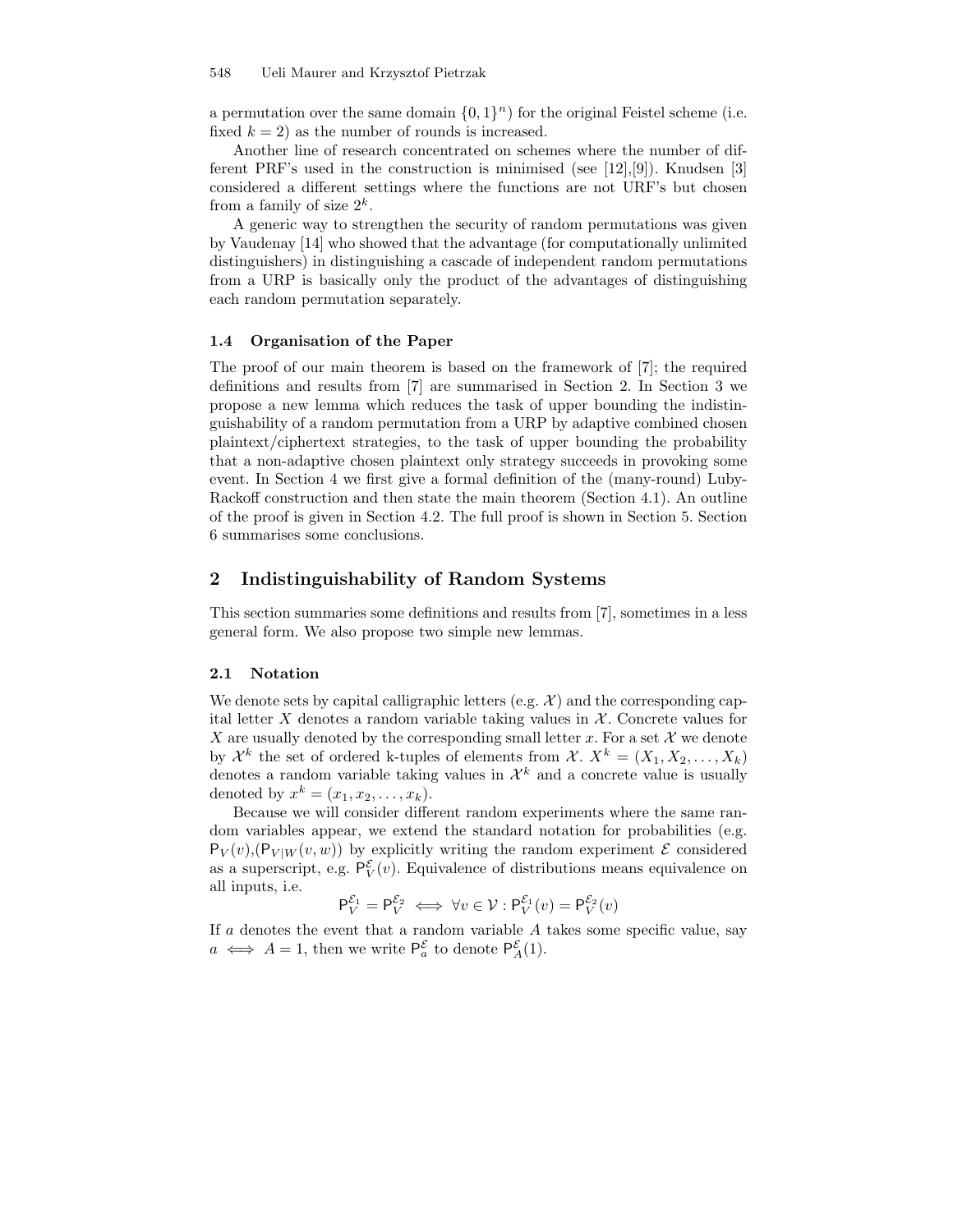#### 2.2 Random Automata and Random Systems

A central concept in the framework are systems, which take inputs (or queries)  $X_1, X_2, \ldots \in \mathcal{X}$  and generate, for each new input  $X_i$ , an output  $Y_i \in \mathcal{Y}$ . Such a system can be deterministic or probabilistic, and it can be stateless or contain internal memory. A stateless deterministic system is simply a function  $\mathcal{X} \to \mathcal{Y}$ .

**Definition 1** A random function  $X \to Y$  (random permutation on X) is a random variable which takes as values functions  $\mathcal{X} \to \mathcal{Y}$  (permutations on X). A deterministic system with state space  $\Sigma$  is called an  $(\mathcal{X}, \mathcal{Y})$ -automaton and is described by an infinite sequence  $f_1, f_2, \ldots$  of functions, with  $f_i: \mathcal{X} \times \Sigma \to \mathcal{Y} \times \Sigma$ , where  $(Y_i, S_i) = f_i(X_i, S_{i-1}), S_i$  is the state at time i, and an initial state  $S_0$  is fixed. An  $(\mathcal{X}, \mathcal{Y})$ -random automaton **F** is like an automaton but  $f_i: \mathcal{X} \times \Sigma \times \mathcal{R} \to$  $\mathcal{Y} \times \mathcal{Z}$  (where  $\mathcal R$  is the space of the internal randomness), together with a probability distribution over  $\mathcal{R} \times \Sigma$  specifying the internal randomness and the initial state.<sup>6</sup>

**Definition 2** A uniform random function (URF)  $\mathbf{R} : \mathcal{X} \to \mathcal{Y}$  (A uniform random permutation (URP)  $\mathbf{P}$  on  $\mathcal{X}$ ) is a random function with uniform distribution over all functions from  $\mathcal X$  to  $\mathcal Y$  (permutations on  $\mathcal X$ ). Throughout, the symbols **P** and **R** are used for the systems defined above.

A large variety of constructions and definitions in the cryptographic literature can be interpreted as random functions, including pseudo-random functions. The more general concept of a (stateful) random system is considered because this is just as simple and because distinguishers can also be modelled as random systems.

The observable input-output behaviour of a random automaton  $\bf{F}$  is referred to as a random system. In the following we use the terms random automaton and random system interchangeably when no confusion is possible.

**Definition 3** An  $(\mathcal{X}, \mathcal{Y})$ -random system **F** is an infinite<sup>7</sup> sequence of conditional probability distributions  $\mathsf{P}^{\mathbf{F}}_{Y_i|X^iY^{i-1}}$  for  $i \geq 1$ . Two random automata **F** and **G** are equivalent, denoted  $\mathbf{F} \equiv \mathbf{G}$ , if they correspond to the same random system, i.e., if  $P^{\mathbf{F}}_{Y_i|X^iY^{i-1}} = P^{\mathbf{G}}_{Y_i|X^iY^{i-1}}$  for  $i \geq 1$  or, equivalently,  $P^{\mathbf{F}}_{Y^i|X^i} = P^{\mathbf{G}}_{Y^i|X^i}$  for  $i \geq 1$ .

#### 2.3 Monotone Conditions for Random Systems

In the sequel it will be very useful to consider conditions defined for a random system **F**. Loosely speaking, a random system **F** with a condition A, denoted  $\mathbf{F}^{\mathcal{A}}$ , is the random system **F**, but with an additional binary output  $A_1, A_2, \ldots$ , where  $A_i = 1$  means that the condition holds after the *i*th query to **F**. Throughout we will only consider *monotone* conditions, this is to say that if a condition fails to hold at some point, it never hold again.

<sup>&</sup>lt;sup>6</sup> **F** can also be considered as a random variable taking on as values  $(\mathcal{X}, \mathcal{Y})$ -automata. <sup>7</sup> Random systems with finite-length input sequences could also be defined.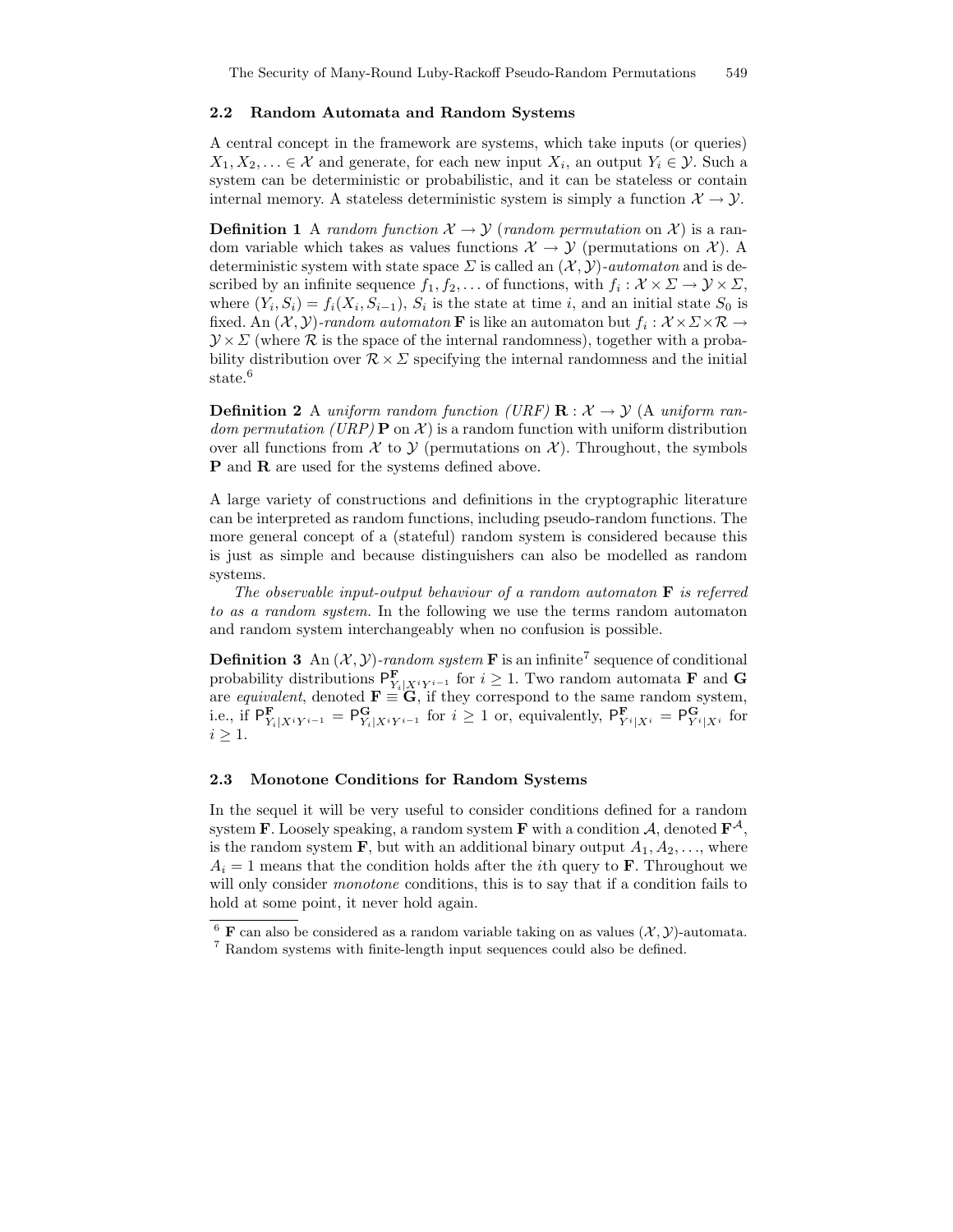**Definition 4** Let **F** be any  $(X, Y)$ -random system. We use the notation  $\mathbf{F}^{\mathcal{A}}$  to denote a  $(\mathcal{X}, \{0,1\} \times \mathcal{Y})$ -random system ( $\mathbf{F}^{\mathcal{A}}$  is defined the sequence of distributions  $P_{A_iY_i|X^iY^{i-1}A^{i-1}}^{\mathbf{F}^A}$  where  $A_i \in \{0,1\}$  for which the following holds:

$$
\mathsf{P}^{\mathbf{F}^{\mathcal{A}}}_{Y_i|X^iY^{i-1}} = \mathsf{P}^{\mathbf{F}}_{Y_i|X^iY^{i-1}} \text{ for } i \ge 1
$$

This simply says, that if we ignore the  $A_i$ 's in  $\mathbf{F}^{\mathcal{A}}$ , we get a random system which is equivalent to  $\bf{F}$ . Moreover the  $A_i$ 's are monotone, this is to say that  $(A_i = 0) \Rightarrow (A_j = 0)$  for  $j > i$  or equivalently  $(A_i = 1) \Rightarrow (A_j = 1)$  for  $j < i$ . To save on notation we will denote an event  $A_i = 1$  by  $a_i$  and  $A_i = 0$  by  $\overline{a}_i$ . " $A_i$ holds" means  $A_i = 1$ .

One way to define a random system  $\mathbf{F}^{\mathcal{A}}$  is to explicitly give a distribution as in Definition 4. If  $F$  is given as a a description of a random automaton one can also define a "natural" condition directly on the random automaton.

As an example consider the random automaton  $\Psi_{2n}^r$  as described in the introduction. The evaluation of  $\varPsi_{2n}^r$  requires the evaluation of the r internal URF's. Let  $jU_{\ell}$  denote the input to the URF in round j in the  $\ell$ th query (i.e. as  $\Psi_{2n}^{r}$  is queried with  $X_{\ell}$ ). Now we could for example define a condition A for  $\Psi_{2n}^{r}$  such that  $A_i$  holds if, for some fixed j, all the  $jU_\ell$  are distinct for  $1 \leq \ell \leq i$ . The proof of our main theorem will require a (more complicated) condition of this kind.

We will now define what we mean by equivalence of random systems with conditions.

# Definition 5  $\mathbf{F}^{\mathcal{A}} \stackrel{\circ}{=} \mathbf{G}^{\mathcal{B}}$  means

$$
P_{a_i Y_i | X^i a_{i-1} Y^{i-1}}^{\mathbf{F}^{\mathcal{A}}} = P_{b_i Y_i | X^i b_{i-1} Y^{i-1}}^{\mathbf{G}^{\mathcal{B}}} \tag{1}
$$

or, equivalently,  $P_{a_iY^i|X^i}^{\mathbf{F}^{\mathcal{A}}} = P_{b_iY^i|X^i}^{\mathbf{G}^{\mathcal{B}}}$  for all  $i \geq 1$ .

So  $\mathbf{F}^{\mathcal{A}} \triangleq \mathbf{G}^{\mathcal{B}}$  if the systems are defined by the same distribution whenever the condition holds, i.e. for all  $x^i, y^i : \mathsf{P}^{\mathbf{F}^{\mathcal{A}}}_{A_i Y^i | X^i}(1, y^i, x^i) = \mathsf{P}^{\mathbf{G}^{\mathcal{B}}}_{B_i Y^i | X^i}(1, y^i, x^i)$ . However, if the condition does not hold, we may have  $P_{A_iY^i|X^i}^{\mathbf{F}^{\mathcal{A}}}(0, y^i, x^i) \neq$  $\mathsf{P}^{\mathbf{G}^{\mathcal{B}}}_{B_i Y^i | X^i}(0, y^i, x^i).$ 

# 2.4 Distinguishers for Random Systems

We consider the problem of distinguishing two  $(\mathcal{X}, \mathcal{Y})$ -random systems **F** and G by means of a computationally unbounded, possibly probabilistic adaptive distinguisher algorithm (or simply distinguisher)  $\bf{D}$  asking at most k queries, for some k. The distinguisher generates  $X_1$  as an input to **F** (or **G**), receives the output  $Y_1$ , then generates  $X_2$ , receives  $Y_2$ , etc. Finally, after receiving  $Y_k$ , it outputs a binary decision bit. More formally:

**Definition 6** A *distinguisher for*  $(\mathcal{X}, \mathcal{Y})$ -random systems is a  $(\mathcal{Y}, \mathcal{X})$ -random system **D** together with an initial value  $X_1 \in \mathcal{X}$ , which outputs a binary decision value  $E_k$  after some specified number k of queries to the system. By  $\mathbf{D} \diamond \mathbf{F}$  we denote the random experiment where D is querying F.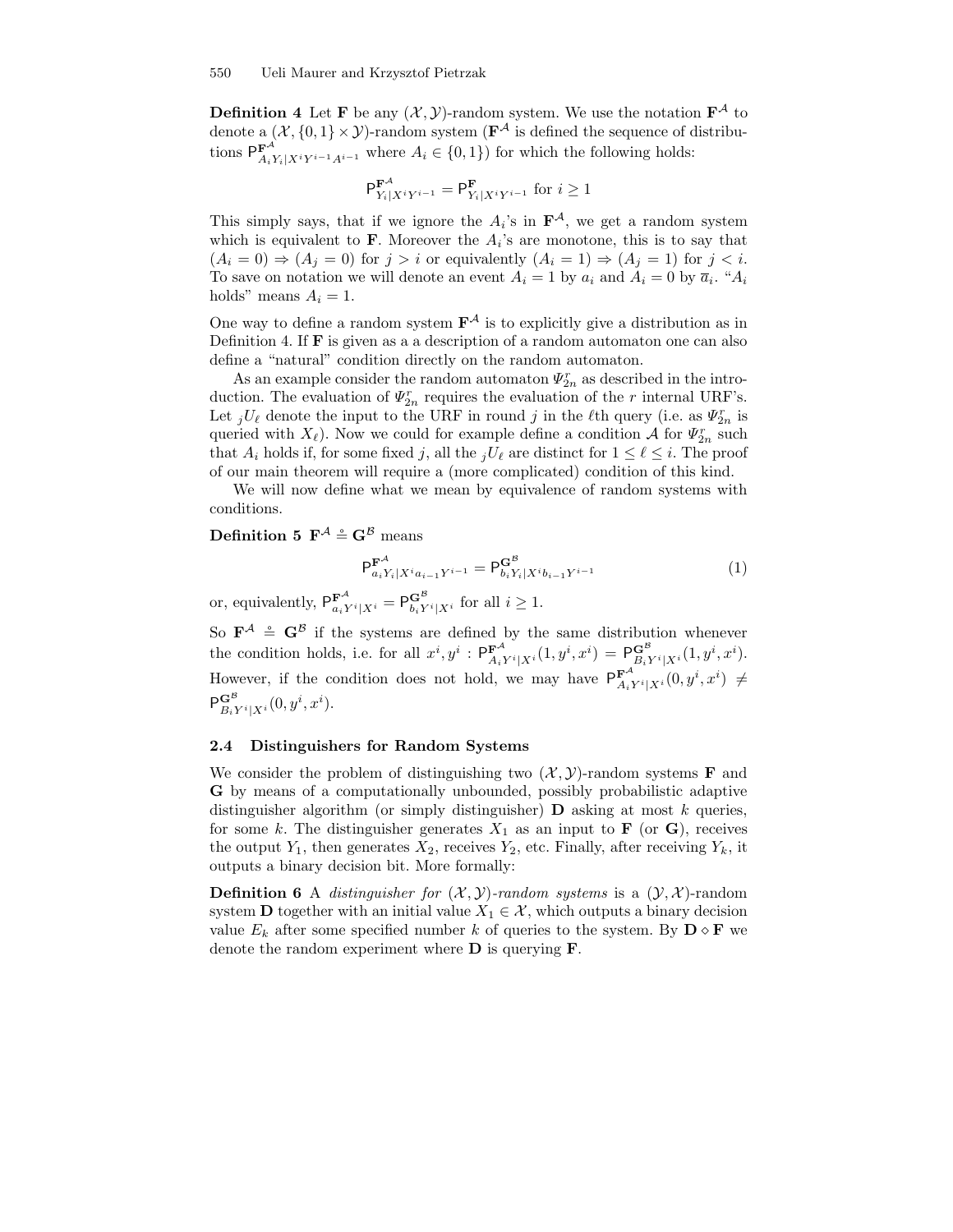Throughout we will only consider distinguishers who never ask the same query twice. For bidirectional permutations (see Definition 11) we additionally require that distinguishers do not query with a  $Y_i$  ( $X_i$ ) when they already received  $Y_i$  $(X_i)$  on a query  $X_j$   $(Y_j)$  for a  $j < i$ . Because we will only apply distinguishers to stateless systems (e.g. random permutations), this can be done without loss of generality. Such queries yield no information and thus there always is an an optimal distinguisher (see definition below) who never makes such queries.

Definition 7 The maximal advantage, of any adaptive distinguisher D issuing k queries, for distinguishing  $\bf{F}$  and  $\bf{G}$ , is

$$
\Delta_k(\mathbf{F},\mathbf{G}) \ := \ \max_{\mathbf{D}} \left| \mathsf{P}^{\mathbf{D}\diamond\mathbf{F}}(E_k) - \mathsf{P}^{\mathbf{D}\diamond\mathbf{G}}(E_k) \right|.
$$

A distinguisher that achieves the above maximum is called an optimal distinguisher for F and G.

We now consider a distinguisher **D** (according to the view described above) which queries a system  $\mathbf{F}^{\mathcal{A}}$  and whose aim it is to make  $\mathcal{A}$  fail, making k queries to  $\mathbf{F}^{\mathcal{A}}$  (i.e. to provoke the event  $\overline{a}_k$ ).

**Definition 8** For a random system  $\mathbf{F}^{\mathcal{A}}$ , let

$$
\nu(\mathbf{F}^{\mathcal{A}}, \overline{a}_k) := \max_{\mathbf{D}} \mathsf{P}^{\mathbf{D} \diamond \mathbf{F}^{\mathcal{A}}}(\overline{a}_k)
$$

be the maximal probability, for any adaptive distinguisher **D**, of provoking  $\overline{a}_k$ in F. A distinguisher that achieves the above maximum is called an optimal *provoker* for  $\overline{a}_k$  in **F**. Moreover, let

$$
\mu(\mathbf{F}^{\mathcal{A}}, \overline{a}_k) := \max_{x^k} \mathsf{P}_{\overline{a}_k|X^k}^{\mathbf{F}^{\mathcal{A}}}(x^k)
$$

be the maximal probability of any non-adaptive distinguisher in provoking  $\overline{a}_k$ .

The following proposition (Theorem 1 from [7]) states that, for two random systems **F** and **G**, we can upper bound  $\Delta_k(\mathbf{F}, \mathbf{G})$  by  $\nu(\mathbf{F}^{\mathcal{A}}, \overline{a}_k)$  or  $\nu(\mathbf{G}^{\mathcal{B}}, \overline{b}_k)$  if there is any  $\mathbf{F}^{\mathcal{A}}$  and  $\mathbf{G}^{\mathcal{B}}$  such that  $\mathbf{F}^{\mathcal{A}} \stackrel{\circ}{=} \mathbf{G}^{\mathcal{B}}$ .

**Proposition 1** If  $\mathbf{F}^{\mathcal{A}} \triangleq \mathbf{G}^{\mathcal{B}}$  then  $\Delta_k(\mathbf{F}, \mathbf{G}) \leq \nu(\mathbf{F}^{\mathcal{A}}, \overline{a}_k) = \nu(\mathbf{G}^{\mathcal{B}}, \overline{b}_k)$ . Moreover,  $\mu(\mathbf{F}^{\mathcal{A}}, \overline{a}_k) = \mu(\mathbf{G}^{\mathcal{B}}, \overline{b}_k).$ 

#### 2.5 Some Useful Propositions and Definitions

**Definition 9** The *cascade* of an  $(\mathcal{X}, \mathcal{Z})$ -random permutation **E** and a  $(\mathcal{Z}, \mathcal{Y})$ random permutation **F**, denoted **EF**, is the  $(\mathcal{X}, \mathcal{Y})$ -random permutation defined as applying  $E$  to the input sequence and  $F$  to the output of  $E$ .

For  $\mathbf{E}^{\mathcal{A}}$  and  $\mathbf{F}^{\mathcal{B}}$  (where  $\mathbf E$  and  $\mathbf F$  are as above), the  $(\mathcal{X}, \mathcal{Y} \times \{0, 1\}^2)$ -random system  $\mathbf{E}^{\mathcal{A}}\mathbf{F}^{\mathcal{B}}$  can be defined naturally.<sup>8</sup>  $\mathbf{E}^{\mathcal{A}}\mathbf{F}^{\mathcal{B}} \doteq \mathbf{G}^{\mathcal{C}}\mathbf{H}^{\mathcal{D}}$  means  $P_{a_ib_iY^i|X^i}^{\mathbf{E}^{\mathcal{A}}}\ =$  $\overline{\mathsf{P}}^{\mathbf{G}^\mathcal{C}} \overline{\mathbf{H}}^{\mathcal{D}}$  $\mathbf{G}^{\mathsf{c}} \mathbf{H}^{\mathsf{c}}_{c_i d_i Y^i | X^i}$ , i.e., equivalence of the distributions if both conditions hold.

$$
^8 \text{ Formally } \mathsf{P}^{\mathbf{E}^{\mathcal{A}} \mathbf{F}^{\mathcal{B}}}_{A_i B_i Y^i | X^i} = \sum_{\mathcal{Z}^i} \mathsf{P}^{\mathbf{E}^{\mathcal{A}}}_{A_i Z^i | X^i} \mathsf{P}^{\mathbf{F}^{\mathcal{B}}}_{B_i Y^i | Z^i}.
$$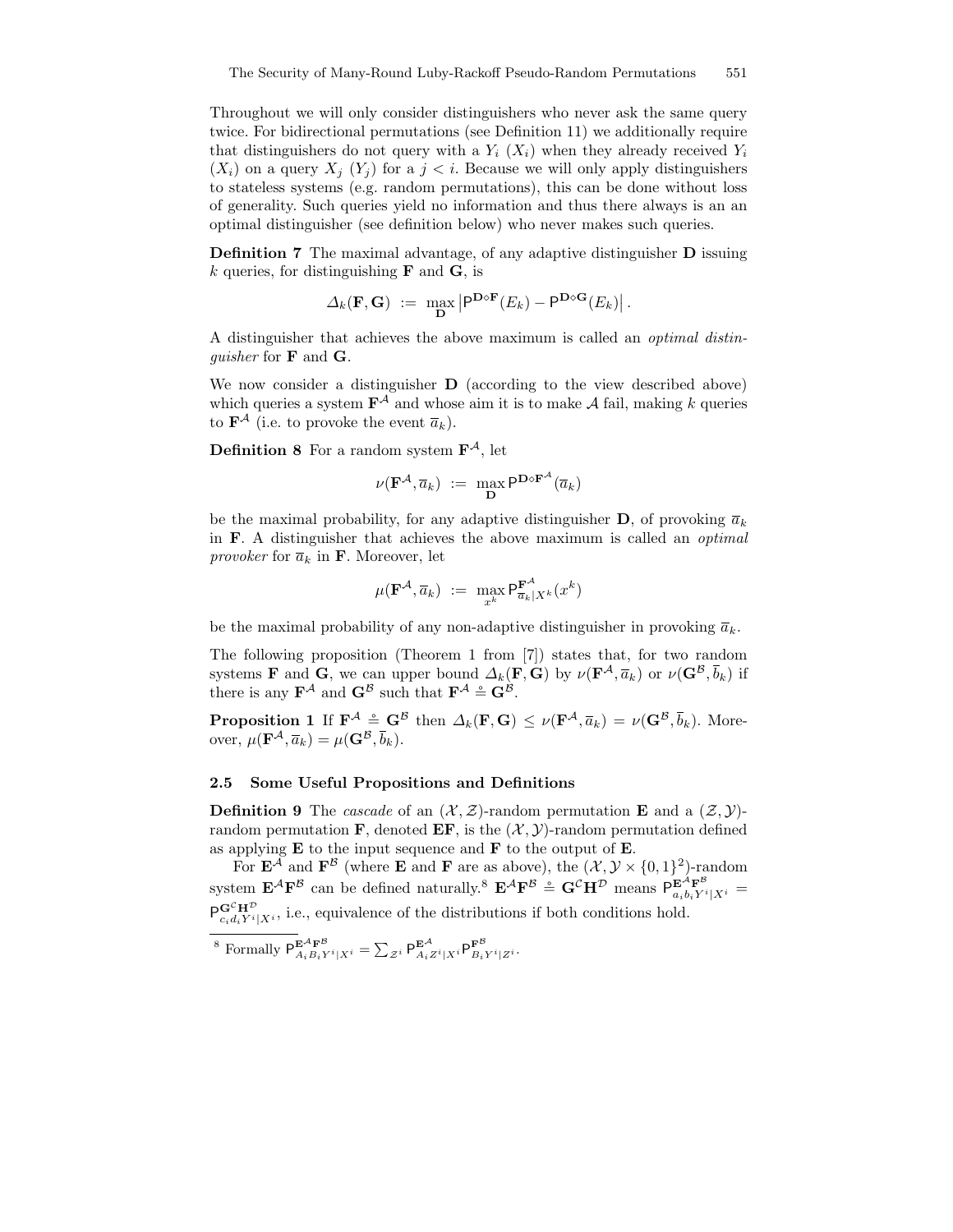**Lemma 1** If  $\mathbf{E}^{\mathcal{A}} \triangleq \mathbf{G}^{\mathcal{C}}$  and  $\mathbf{F}^{\mathcal{B}} \triangleq \mathbf{H}^{\mathcal{D}}$  then  $\mathbf{E}^{\mathcal{A}}\mathbf{F}^{\mathcal{B}} \triangleq \mathbf{G}^{\mathcal{C}}\mathbf{H}^{\mathcal{D}}$ .

*Proof.* Let X and  $Z(Z \text{ and } Y)$  denote the input and output of the first (second) permutation in the cascade. For any  $x^i$  and  $y^i$  we have

$$
\begin{aligned} \mathsf{P}^{\mathbf{E}^{\mathcal{A}}\mathbf{F}^{\mathcal{B}}}_{a_{i}b_{i}Y^{i}|X^{i}}(y^{i},x^{i})&=\sum_{z^{i}\in\mathcal{Z}^{i}}\mathsf{P}^{\mathbf{E}^{\mathcal{A}}}_{a_{i}Z^{i}|X^{i}}(z^{i},x^{i})\mathsf{P}^{\mathbf{F}^{\mathcal{B}}}_{b_{i}Y^{i}|Z^{i}}(y^{i},z^{i})=\\ &\sum_{z^{i}\in\mathcal{Z}^{i}}\mathsf{P}^{\mathbf{G}^{\mathcal{C}}}_{c_{i}Z^{i}|X^{i}}(z^{i},x^{i})\mathsf{P}^{\mathbf{H}^{\mathcal{D}}}_{d_{i}Y^{i}|Z^{i}}(y^{i},z^{i})=\mathsf{P}^{\mathbf{G}^{\mathcal{C}}\mathbf{H}^{\mathcal{D}}}_{c_{i}d_{i}Y^{i}|X^{i}}(y^{i},x^{i}).\end{aligned}
$$

For any  $z^i \in \mathcal{Z}^i$ , equality of the first (second) factor in the sums of the second and third term above holds because we have  $\mathbf{E}^{\mathcal{A}} \stackrel{\circ}{=} \mathbf{G}^{\mathcal{C}}$  ( $\mathbf{F}^{\mathcal{B}} \stackrel{\circ}{=} \mathbf{H}^{\mathcal{D}}$ ).

The following proposition (Theorem 2 from [7]) states, that if the probability of  $a_i$  (i.e.  $A_i = 1$ ), conditioned on  $a_{i-1}$ ,  $X^i$  and  $Y^{i-1}$ , does not depend on  $Y^{i-1}$ (which is the output seen so far), then adaptive strategies are no better than non-adaptive ones in making A fail.

**Proposition 2** If  $P_{a_i|X^ia_{i-1}Y^{i-1}}^{\mathbf{F}^{\mathcal{A}}} = P_{a_i|X^ia_{i-1}}^{\mathbf{F}^{\mathcal{A}}},$  then  $\nu(\mathbf{F}^{\mathcal{A}}, \overline{a}_k) = \mu(\mathbf{F}^{\mathcal{A}}, \overline{a}_k)$ .

Definition 10 For a random permutation Q, the inverse is also a random permutation and is denoted by  $\mathbf{Q}^{-1}$ . If the  $(\mathcal{X}, \mathcal{Y} \times \{0, 1\})$ -random system  $\mathbf{Q}^{\mathcal{A}}$  is defined, the  $(\mathcal{Y}, \mathcal{X} \times \{0, 1\})$ -random system  $\mathbf{Q}^{\mathcal{A}^{-1}}$  can be defined naturally: Let  $P^{\mathbf{Q}^{\mathcal{A}^{-1}}}_{ij}$  $\frac{\mathbf{Q}^{\mathcal{A}^{-1}}}{A^i X^i |Y^i} = \mathsf{P}^{\mathbf{Q}^{-1}}_{X^i | Y}$  $\frac{\mathbf{Q}^{-1}}{X^i|Y^i}\mathsf{P}^{\mathbf{Q}^{\mathcal{A}}}_{A^i|_1}$  $\mathbf{Q}_{A^i|X^iY^i}^{\mathcal{A}},$  i.e., we let  $\mathsf{P}_{A^i|X^i}^{\mathcal{Q}^{\mathcal{A}^{-1}}}$  $\frac{\mathbf{Q}^{\mathcal{A}^{-1}}}{A^{i}|X^{i}Y^{i}}\stackrel{\mathrm{def}}{=} \mathsf{P}^{\mathbf{Q}^{\mathcal{A}}}_{A^{i}|X^{i}Y^{i}}$  $A^i|X^iY^i$ 

**Definition 11** For an X-random permutation  $Q$ , let  $\langle Q \rangle$  be the *bidirectional* permutation<sup>9</sup> Q with access from both sides (i.e., one can query both Q and  $\mathbf{Q}^{-1}$ ). More precisely,  $\langle \mathbf{Q} \rangle$  is the random function  $\mathcal{X} \times \{0,1\} \to \mathcal{X}$  defined as follows:

$$
\langle \mathbf{Q} \rangle (U_i, D_i) = \begin{cases} \mathbf{Q}(U_i) & \text{if } D_i = 0 \\ \mathbf{Q}^{-1}(U_i) & \text{if } D_i = 1 \end{cases}.
$$

If  $\mathbf{Q}^{\mathcal{A}}$  is defined,  $\langle \mathbf{Q}^{\mathcal{A}} \rangle$  can also be defined naturally: Let  $V_i := \langle \mathbf{Q} \rangle (U_i, D_i)$ , and let  $X_i$  and  $Y_i$  be the *i*-th input and output of **Q** (i.e., if  $D_i = 0$ , then  $X_i = U_i$  and  $Y_i = V_i$ , and if  $D_i = 1$ , then  $Y_i = U_i$  and  $X_i = V_i$ ). Now we let  $\mathsf{P}_{A^i|X}^{(\mathbf{Q}^{\mathcal{A}})}$  $\langle \mathbf{Q}^{\mathcal{A}} \rangle_{A^i | X^i Y^i} \stackrel{\text{def}}{=} \mathsf{P}^{\mathbf{Q}^{\mathcal{A}}}_{A^i | A^i}$  $A^i|X^iY^i$  .

The proposition below is Lemma 10 (iii) from [7].

 $\textbf{Proposition 3}\ \ \textbf{F}^\mathcal{A} \circeq \textbf{G}^\mathcal{B} \iff \langle \textbf{F}^\mathcal{A} \rangle \circeq \langle \textbf{G}^\mathcal{B} \rangle.$ 

We will also need the following

**Lemma 2** 
$$
\nu(\langle \mathbf{P}^{\mathcal{C}} \mathbf{P}^{\mathcal{D}^{-1}} \rangle, \overline{c}_k \vee \overline{d}_k) \leq \nu(\langle \mathbf{P}^{\mathcal{C}} \mathbf{P}^{-1} \rangle, \overline{c}_k) + \nu(\langle \mathbf{P} \mathbf{P}^{\mathcal{D}^{-1}} \rangle, \overline{d}_k).
$$

*Proof.* Consider **D**, the optimal provoker for  $\overline{c}_k \vee \overline{d}_k$  in  $\langle \mathbf{P}^{\mathcal{C}} \mathbf{P}^{\mathcal{D}^{-1}} \rangle$ . **D** can be used to provoke  $\overline{c}_k$  resp.  $d_k$  separately (though here it may not be optimal), the lemma now follows by application of the union bound and the observation that using optimal provokers for  $\overline{c}_k$  resp.  $\overline{d}_k$  can only increase the success probability.

 $\Box$ 

 $9$  This definition is motivated by considering a block cipher which, in a mixed chosenplaintext and chosen-ciphertext attack, can be queried from both sides.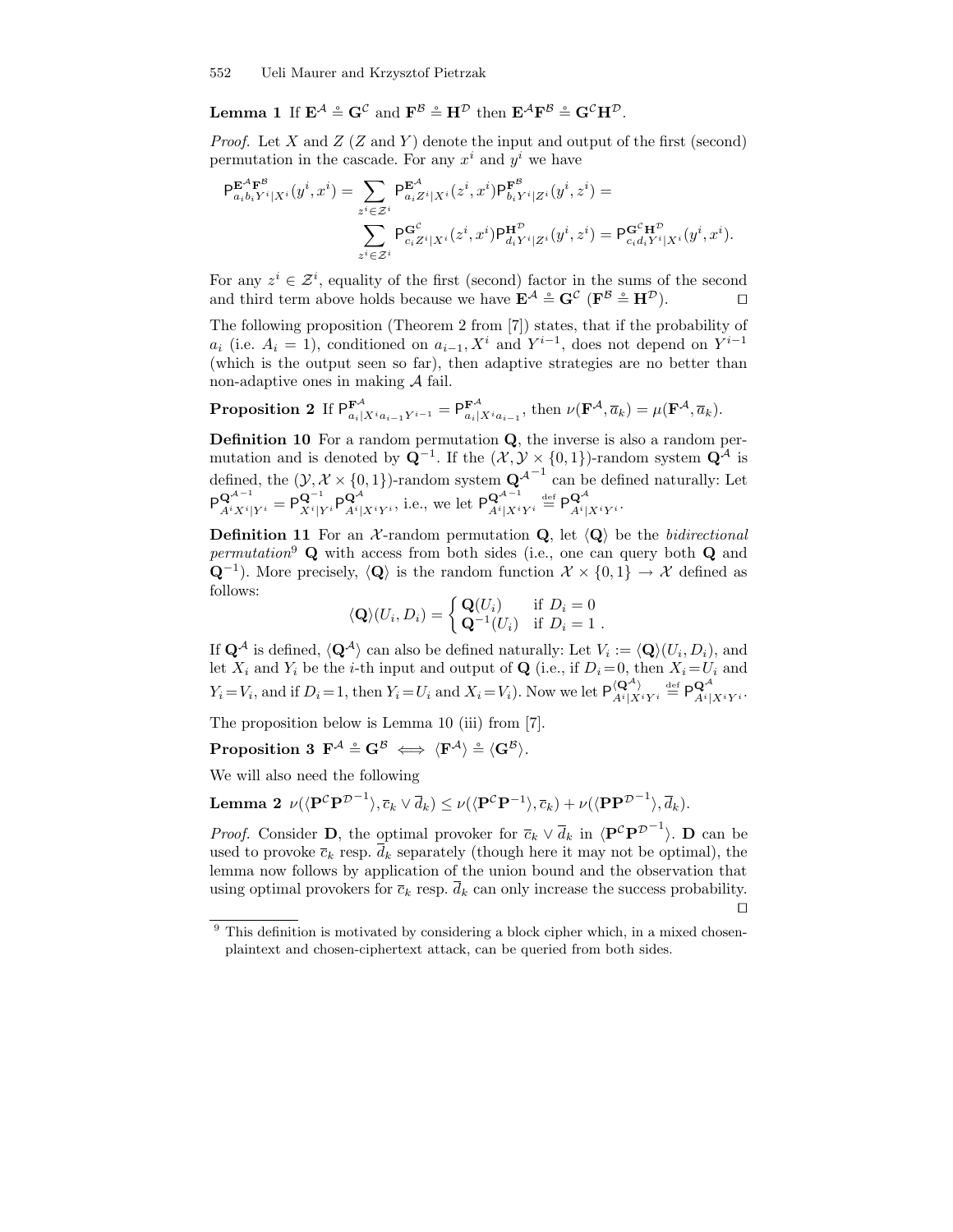# 3 Cascades of Two Random Permutations

Consider a cascade of two independent URP's (recall by the symbol P we denote a URP) where a condition  $\mathcal C$  is defined on the first URP. Eq. (2) from Lemma 3 states that making  $\mathcal C$  fail is equally hard for *adaptive distinguishers* which may access the cascade from both sides as for an non-adaptive distinguishers who may access the URP (on which  $\mathcal C$  is defined) only from one side.

#### Lemma 3

$$
\nu(\langle \mathbf{P}^{\mathcal{C}} \mathbf{P}^{-1} \rangle, \overline{c}_k) = \nu(\mathbf{P}^{\mathcal{C}} \mathbf{P}^{-1}, \overline{c}_k) = \mu(\mathbf{P}^{\mathcal{C}}, \overline{c}_k)
$$
(2)

$$
\nu(\langle \mathbf{P} \mathbf{P}^{\mathcal{D}^{-1}} \rangle, \overline{d}_k) = \nu(\mathbf{P}^{\mathcal{D}} \mathbf{P}^{-1}, \overline{d}_k) = \mu(\mathbf{P}^{\mathcal{D}}, \overline{d}_k). \tag{3}
$$

Proof. We first show that

$$
\nu(\mathbf{P}^{\mathcal{C}}\mathbf{P},\overline{c}_k) = \mu(\mathbf{P}^{\mathcal{C}}\mathbf{P},\overline{c}_k) = \mu(\mathbf{P}^{\mathcal{C}},\overline{c}_k). \tag{4}
$$

Here  $\mathsf{P}_{c_i|X^{i}c_{i-1}Y^{i-1}}^{\mathbf{p}^{c}} = \mathsf{P}_{c_i|X^{i}c_{i-1}}^{\mathbf{p}^{c}}$  holds because  $\mathcal{C}$  is defined on the first **P** in the cascade, but  $Y^{i-1}$  gives no information (is independent) of the output of the first P. The first step now follows from Proposition 2. The last step is trivial.

We now prove (2). Consider an optimal provoker **D** for  $\overline{c}_k$  in  $\langle \mathbf{P}^c \mathbf{P}^{-1} \rangle$ . Let  $Z_i$  denote the random variable denoting the value appearing between the two **P**'s in the *i*th query. **D** may query either  $\mathbf{P}^{\mathcal{C}}\mathbf{P}^{-1}$  or  $\mathbf{P}\mathbf{P}^{\mathcal{C}^{-1}}$ , a query to the latter results in a uniform random<sup>10</sup>  $Z_i$  and thus also a uniform random value at the input to  $\mathbf{P}^{\mathcal{C}}$ , we see that querying  $\mathbf{P}\mathbf{P}^{\mathcal{C}^{-1}}$  can be no better to provoke  $\overline{c}_k$  than querying  $\mathbf{P}^c \mathbf{P}^{-1}$  with a random value, thus there always is an optimal provoker for  $\overline{c}_k$  which never chooses to query  $\mathbf{PP}^{\mathcal{C}^{-1}}$  and the first step of (2) follows. The second step follows from (4) using  $\mathbf{P} \equiv \mathbf{P}^{-1}$ . Eq.(3) follows by symmetry.  $\Box$ 

**Lemma 4** Let  $F$  and  $G$  be random permutations and let  $P$  be the uniform random permutation on the same domain as **F** and **G**. If there are any  $\mathbf{F}^{\mathcal{A}}, \mathbf{P}^{\mathcal{C}}, \mathbf{G}^{\mathcal{B}}$ and  $\mathbf{P}^{\mathcal{D}}$  such that  $\mathbf{F}^{\mathcal{A}} \stackrel{\circ}{=} \mathbf{P}^{\mathcal{C}}$  and  $\mathbf{G}^{\mathcal{B}} \stackrel{\circ}{=} \mathbf{P}^{\mathcal{D}}$  holds, then<sup>11</sup>

$$
\Delta_k(\langle \mathbf{FG}^{-1} \rangle, \langle \mathbf{P} \rangle) \le \mu(\mathbf{P}^{\mathcal{C}}, \overline{c}_k) + \mu(\mathbf{P}^{\mathcal{D}}, \overline{d}_k). \tag{5}
$$

*Proof.* The first step below uses the simple fact that  $\mathbf{PP}^{-1} \equiv \mathbf{P}$ , the second step below follows from Proposition 1 using  $\mathbf{F}^{\mathcal{A}}\mathbf{G}^{-1}$ <sup>B</sup>  $\cong \mathbf{P}^{\mathcal{C}}\mathbf{P}^{\mathcal{D}^{-1}}$ , which follows from Lemma 1. The fourth step follows from Lemma 2.

$$
\Delta_k(\langle \mathbf{FG}^{-1} \rangle, \langle \mathbf{P} \rangle) = \Delta_k(\langle \mathbf{FG}^{-1} \rangle, \langle \mathbf{PP}^{-1} \rangle) \le
$$

$$
\nu(\langle \mathbf{P}^C \mathbf{P}^{\mathcal{D}^{-1}} \rangle, \overline{c_k \wedge d_k}) = \nu(\langle \mathbf{P}^C \mathbf{P}^{\mathcal{D}^{-1}} \rangle, \overline{c_k} \vee \overline{d_k}) \le
$$

$$
\nu(\langle \mathbf{P}^C \mathbf{P}^{-1} \rangle, \overline{c_k}) + \nu(\langle \mathbf{P} \mathbf{P}^{C-1} \rangle, \overline{d_k}) = \mu(\mathbf{P}^C, \overline{c_k}) + \mu(\mathbf{P}^{\mathcal{D}}, \overline{d_k}).
$$

The last step follows from Lemma 3.  $\square$ 

- <sup>10</sup> Meaning uniform random in  $\mathcal{Z} \setminus \{Z_1, \ldots, Z_{i-1}\}$ , see the comment at the end of Definition 6.
- <sup>11</sup> Note that by Proposition 1 we have  $\mu(\mathbf{P}^{\mathcal{C}}, \bar{c}_k) = \mu(\mathbf{F}^{\mathcal{A}}, \bar{a}_k)$  and  $\mu(\mathbf{P}^{\mathcal{D}}, \bar{d}_k) + \mu(\mathbf{F}^{\mathcal{B}}, \bar{b}_k)$ , so one could also write the second term of (5) as  $\mu(\mathbf{F}^{\mathcal{A}}, \overline{a}_k) + \mu(\mathbf{F}^{\mathcal{B}}, \overline{b}_k)$ .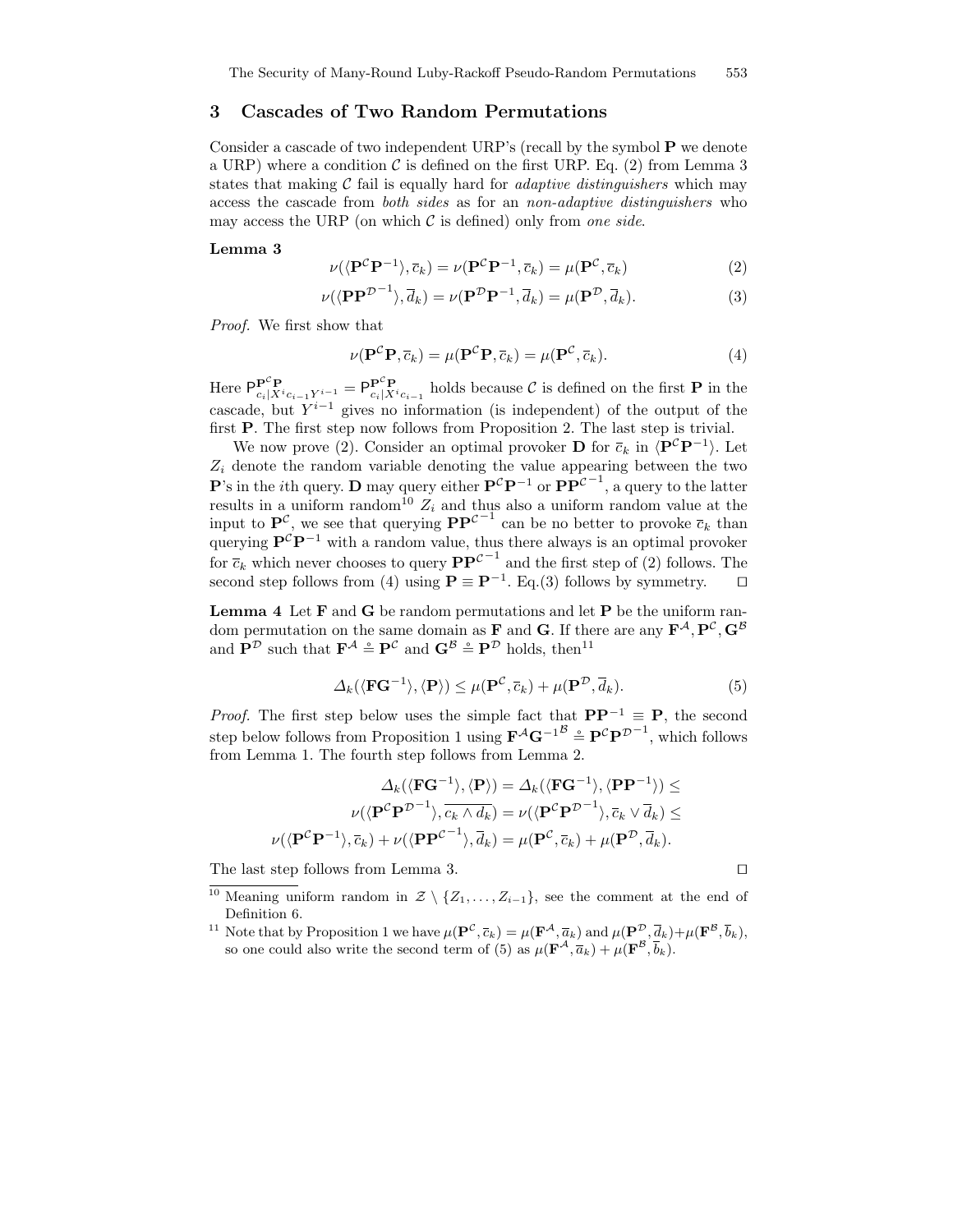**Corollary 1** If  $\mathbf{F}^{\mathcal{A}} \doteq \mathbf{P}^{\mathcal{C}}$  then  $\Delta_k(\langle \mathbf{F}\mathbf{F}^{-1}\rangle, \langle \mathbf{P}\rangle) \leq 2\mu(\mathbf{P}^{\mathcal{C}}, \overline{c}_k)$ , where the two  $\mathbf{F}$ 's in the cascade  $\mathbf{F}\mathbf{F}^{-1}$  must be independent.

Note that with this corollary we have reduced the problem of upper bounding the indistinguishability of a cascade  $\mathbf{FF}^{-1}$  of two random permutations from P by any adaptive strategy who may access the cascade from both sides to the task of finding a  $\mathbf{F}^{\mathcal{A}}$  and a  $\mathbf{P}^{\mathcal{C}}$  such that  $\mathbf{F}^{\mathcal{A}} \doteq \mathbf{P}^{\mathcal{C}}$  and upper bounding  $\mu(\mathbf{P}, \overline{c}_k)$ , i.e., the maximal probability of making  $\mathcal C$  fail in  $P$  by any non-adaptive strategy who may access the permutation only from one side.

# 4 The Main Theorem

In Section 4.1 we give a formal definition of the (many-round) Luby-Rackoff construction and state the main theorem. In Section 4.2 an outline of the proof is given. The full proof is given in Section 5.

# 4.1 Statement of the Main Theorem

We denote by  $I_\ell$  the set  $\{0, 1\}^\ell$  of bit-strings of length  $\ell$ . For a random permutation (random function)  $\mathbf{Q}_{\ell}$  the subscript denotes that it is a permutation on  $I_{\ell}$  (a function  $I_{\ell} \to I_{\ell}$ ).

**Definition 12** For  $n \in \mathbb{N}$ , let<sup>12</sup>  $\psi(\mathbf{R}_n)$  be the Feistel-permutation on  $I_{2n}$  defined by  $\psi(\mathbf{R}_n)(L,R) \stackrel{\text{def}}{=} (R, L \oplus \mathbf{R}_n(R)),$  where  $L, R \in I_n$ . By  $\Psi_{2n}^r$  we denote the permutation which is defined as a cascade of r permutations  $\psi(\mathbf{R}_n)$ , where the  $\mathbf{R}_n$  are all independent.

Our main theorem states that

Theorem 1

$$
\Delta_k\left(\langle \varPsi_{2n}^{6r-1}\rangle, \langle \mathbf{P}_{2n}\rangle\right) \leq \frac{k^2}{2^{2n-2}} + \frac{k^{r+1}}{2^{r(n-3)-1}}.
$$

#### 4.2 Outline of the Proof

In this section we will see how the results from Sections 2 and 3 can be used to upper-bound the indistinguishability of any random permutation (and  $\Psi^r_{2n}$  in particular) from a URP. We stress here that all statements in those sections are about random systems, hence also about any particular realisation as random automata. Below we will also need the following simple

#### Lemma 5

$$
\Delta_k\left(\langle \varPsi_{2n}^r(\varPsi_{2n}^r)^{-1}\rangle, \langle \mathbf{P}_{2n}\rangle\right) = \Delta_k\left(\langle \varPsi_{2n}^{2r-1}\rangle, \langle \mathbf{P}_{2n}\rangle\right).
$$

 $12$  Recall that the symbol **R** denotes a URF.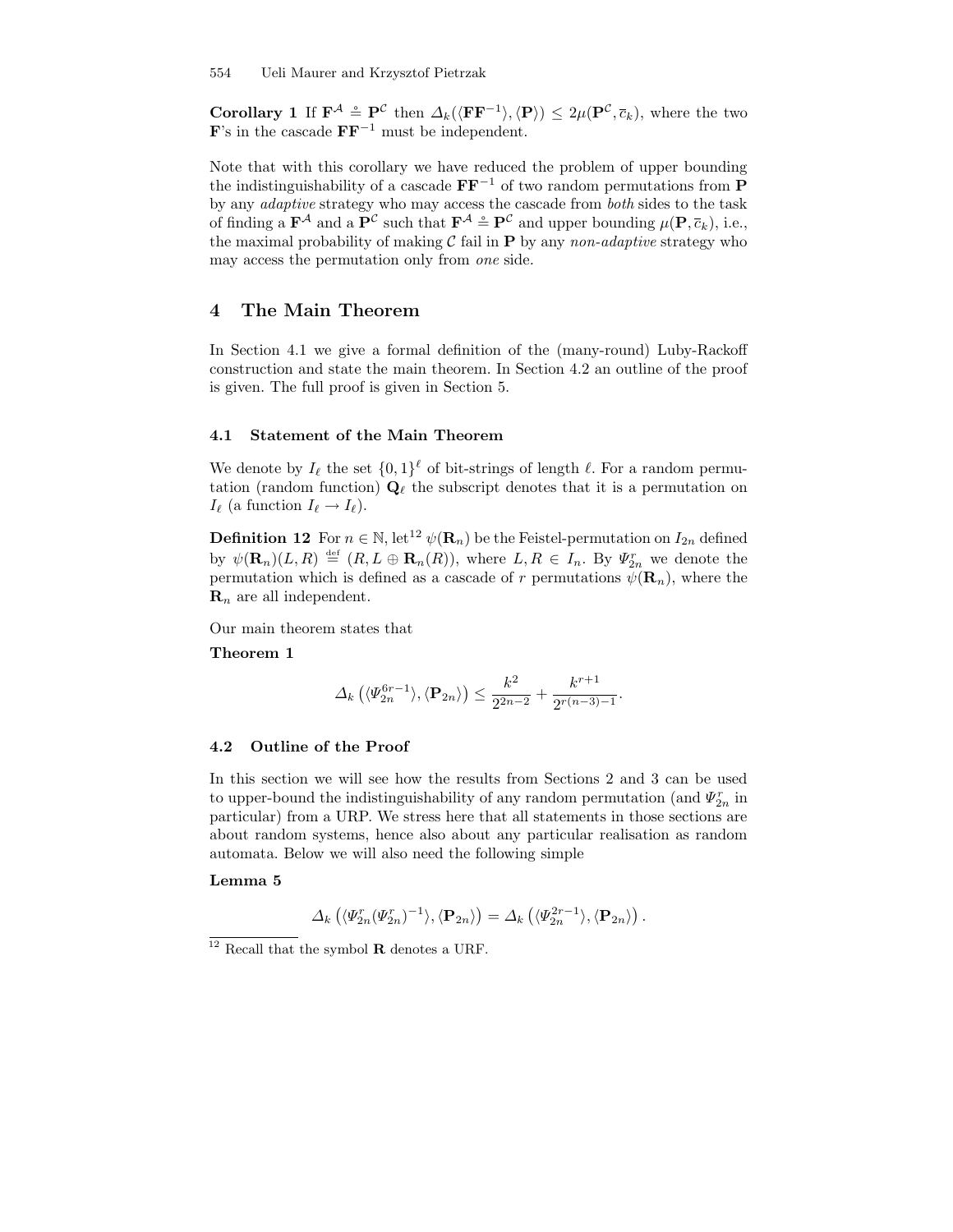*Proof.* Let  $\Pi(L, R) \stackrel{\text{def}}{=} (R, L)$ , i.e.  $\Pi$  simply exchanges the right and left half of the input. We have  $(\Psi_{2n}^r)^{-1} \equiv \Pi \Psi_{2n}^r \Pi$ , with this and  $\Psi_{2n}^1 \Pi \Psi_{2n}^1 \equiv \Psi_{2n}^1$ , which holds because the XOR of two independent URF's is again a URF, we get  $\Psi_{2n}^r(\Psi_{2n}^r)^{-1} \equiv \Psi_{2n}^{r-1}\Psi_{2n}^1 \Pi \Psi_{2n}^1 \Psi_{2n}^{r-1}\Pi \equiv \Psi_{2n}^{2r-1}\Pi$ . This and  $\mathbf{P}_{2n} \equiv \mathbf{P}_{2n}\Pi$ proves the first step of  $\Delta_k(\langle \Psi_{2n}^{r''}(\Psi_{2n}^{r''})^{-1} \rangle, \langle \mathbf{P}_{2n} \rangle) = \Delta_k(\langle \Psi_{2n}^{2r-1} \Pi \rangle, \langle \mathbf{P}_{2n} \Pi \rangle) =$  $\Delta_k(\langle \Psi_{2n}^{2r-1} \rangle, \langle \mathbf{P}_{2n} \rangle)$ , the second step is trivial.

Our aim is to upper-bound  $\Delta_k(\langle \Psi_{2n}^r \rangle, \langle \mathbf{P}_{2n} \rangle)$ . With Propositions 1 and 3 this can be done as follows: Define some random automata **F** and **G** such that  $\mathbf{F} \equiv \varPsi_{2n}^r$ and  $\mathbf{G} \equiv \mathbf{P}_{2n}$ . Then define conditions A and B on F and G respectively, such that  $\mathbf{F}^{\mathcal{A}} \triangleq \mathbf{G}^{\mathcal{B}}$  and prove an upper bound  $\varepsilon(k,r,n)$  for  $\nu(\langle \mathbf{G}^{\mathcal{B}} \rangle, \overline{b}_k)$  (or  $\nu(\langle \mathbf{F}^{\mathcal{A}} \rangle, \overline{a}_k)$ , which is the same). It follows that  $\Delta_k(\langle \Psi_{2n}^r \rangle, \langle \mathbf{P}_{2n} \rangle) \leq \varepsilon(k, r, n)$ .

With Corollary 1 we can bypass the task of upper bounding  $\nu(\langle \mathbf{G}^{\mathcal{B}} \rangle, \overline{b}_k)$  and give an upper bound  $\varepsilon'(k,r,n)$  for  $\mu(\mathbf{G}^{\mathcal{B}}, \overline{b}_k)$  instead.<sup>13</sup> Then, using Lemma 5 in the first and Corollary 1 in the second step, we get

$$
\Delta_k(\langle \Psi_{2n}^{2r-1} \rangle, \langle \mathbf{P}_{2n} \rangle) = \Delta_k(\langle \Psi_{2n}^r(\Psi_{2n}^r)^{-1} \rangle, \langle \mathbf{P}_{2n} \rangle) \le \varepsilon'(k, r, n).
$$

Note that the price we payed for this simplification is that our bound now applies for Feistel-permutations with  $2r - 1$  instead of r rounds. This is basically the idea underlying the proof of the main theorem. Though in the proof the two random automata F and G (as discussed above) are not defined separately, we only give one random automaton H with two outputs, where the random system **H** is equivalent to<sup>14</sup>  $\Psi_{2n}^{3r}$  or  $\mathbf{P}_{2n}$  if we ignore the right or left output of  $H$ , respectively. For this  $H$ , a condition  $M$  is given such that the two outputs of  $H^{\mathcal{M}}$  have the same distribution whenever the condition holds.

# 5 Proof of the Main Theorem

In this section we propose three lemmas used in the proof (as outlined in the previous section) of our main theorem. The proof itself is given at the end of this section.

For the sequel fix any  $r \in \mathbb{N}$  and  $n \in \mathbb{N}$ , and let **H** denote the  $(\mathcal{X}, \mathcal{Y} \times \mathcal{Z})$ random automaton (where  $\mathcal{X} = \mathcal{Y} = \mathcal{Z} = I_{2n} \stackrel{\text{def}}{=} \{0,1\}^{2n}$ ) as shown in Figure 1. Let  $H_L$  ( $H_R$ ) be equivalent to H, but where the output is only the left (right) half of the output of **H**.

**H** is constructed by combining a  $P_{2n}$  and a  $\Psi_{2n}^{3r}$  (the two  $\Psi_{2n}^{3r}$ 's drawn in the figure are one and the same). In H, the output  $Y_i \times Z_i$  on the *i*th query  $X_i$ is determined as follows:  $\Psi_{2n}^{3r}$  is queried with  $X_i$ , this gives  $Y_i$ . The  $X_i$  is also applied to  $\mathbf{P}_{2n}$  to get a value  $\tilde{X}_i$ . Then  $\Psi_{2n}^{3r}$  is queried with  $\tilde{X}_i$  which gives the  $Z_i$ .

 $^{13}$  This is likely to be much easier because we need to consider only non-adaptive chosenplaintext strategies instead of adaptive combined chosen plaintext and ciphertext strategies.

 $14$  for technical reasons, we will need the number of rounds to be a multiple of 3 here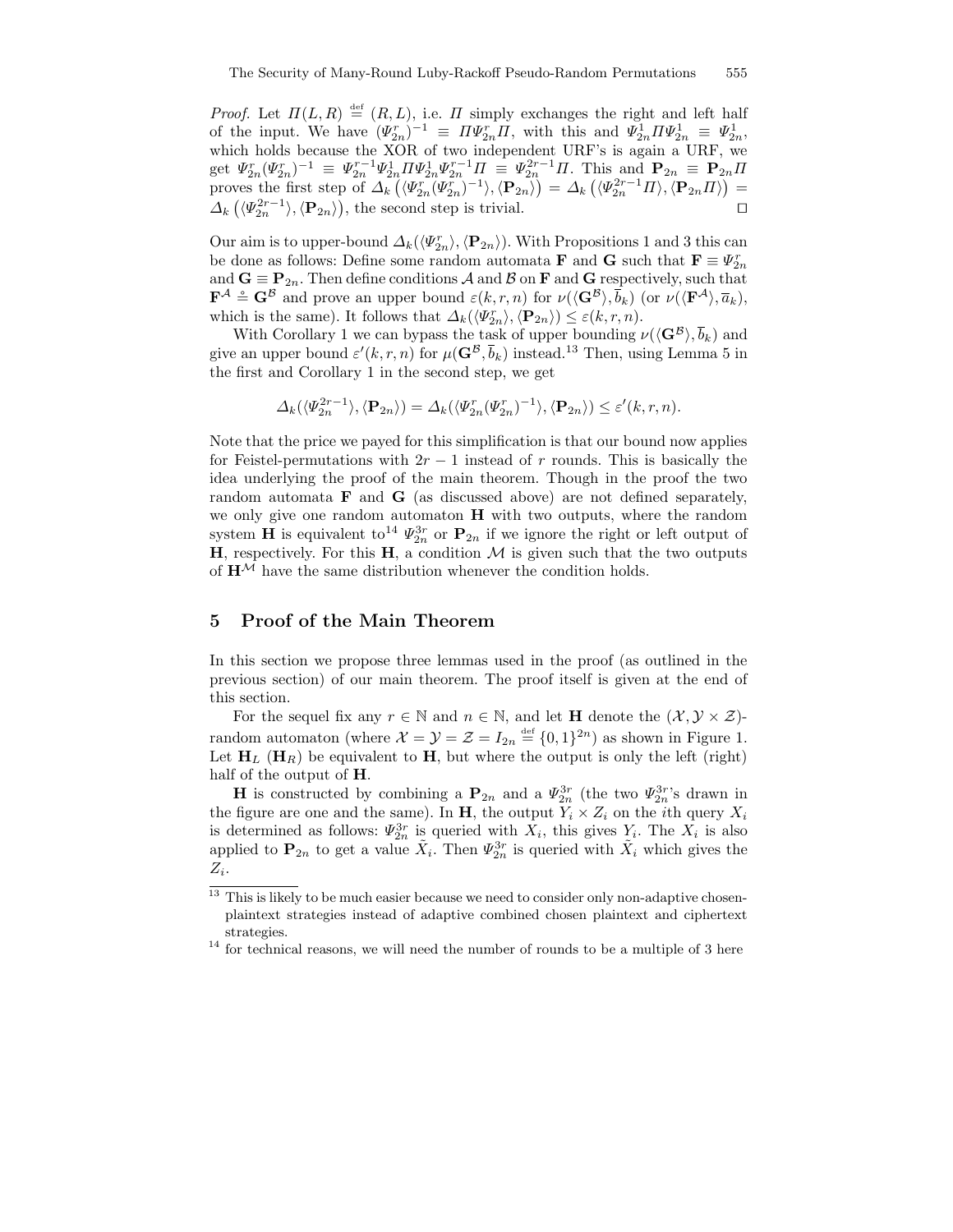

Fig. 1. The random automaton H. The labelling refers to the random variables as used in Section 5. On input  $X_{\ell}$ ,  $\Psi_{2n}^{3r}$  is invoked twice, once with  $X_{\ell}$  and once with  $\tilde{X}_{\ell}$ .  $\Psi_{2n}^{3r}$ and  $P_{2n}$  are independent, and also all 3r URF's are independent. Note that in the figure the two  $\Psi_{2n}^{3r}$  permutations are one and the same, i.e., URF's at the same level are identical.

Lemma 6  $H_L \equiv \Psi_{2n}^{3r}$  and  $H_R \equiv \mathbf{P}_{2n}$ .

*Proof.*  $H_L \equiv \Psi_{2n}^{3r}$  can be seen directly from the definition of  $H_L$ . We have  $\mathbf{H}_R \equiv \mathbf{P}_{2n} \Psi_{2n}^{3r} \equiv \mathbf{P}_{2n}$  since the cascade of a URP with any other permutation (which is independent of the URP) is again a URP.  $\Box$ 

Consider **H** being queried with some  $x^k = \{x_1, \ldots, x_k\} \in \mathcal{X}^k$ . The  $\ell$ th query  $x_{\ell}$  results in two invocations of  $\Psi_{2n}^{3r}$ , once with  $x_{\ell}$  and once with  $X_{\ell}$ , where  $X_{\ell}$ is the random variable denoting the output of  $P_{2n}$  on input  $x_\ell$  (cf. Fig. 1). A query to  $\Psi_{2n}^{3r}$  results in one query to every of the 3r URF's. Let  ${}_jV_\ell$  denote the input to the j<sup>th</sup> URF when queried with  $x_\ell$  and let  ${}_jW_\ell$  denote the input to the *j*th URF when queried with  $X_{\ell}$ .

After k queries we say that an input  ${}_iV_\ell$  resp.  ${}_iW_\ell$  is unique (and we denote this event by  ${}_{i}\tau_{\ell}$  resp.  ${}_{i}\tilde{\tau}_{\ell}$ ) if the jth URF was invoked only once with  ${}_{i}V_{\ell}$  resp.  $jW_{\ell}$ , i.e., for  $1 \leq i \leq k$  and  $1 \leq j \leq 3r$  we define

$$
j\tau_{\ell} \iff (\forall i, i \neq \ell : jV_{\ell} \neq jV_i) \land (\forall i : jV_{\ell} \neq jW_i)
$$
  

$$
j\tilde{\tau}_{\ell} \iff (\forall i, i \neq \ell : jW_{\ell} \neq jW_i) \land (\forall i : jW_{\ell} \neq jV_i).
$$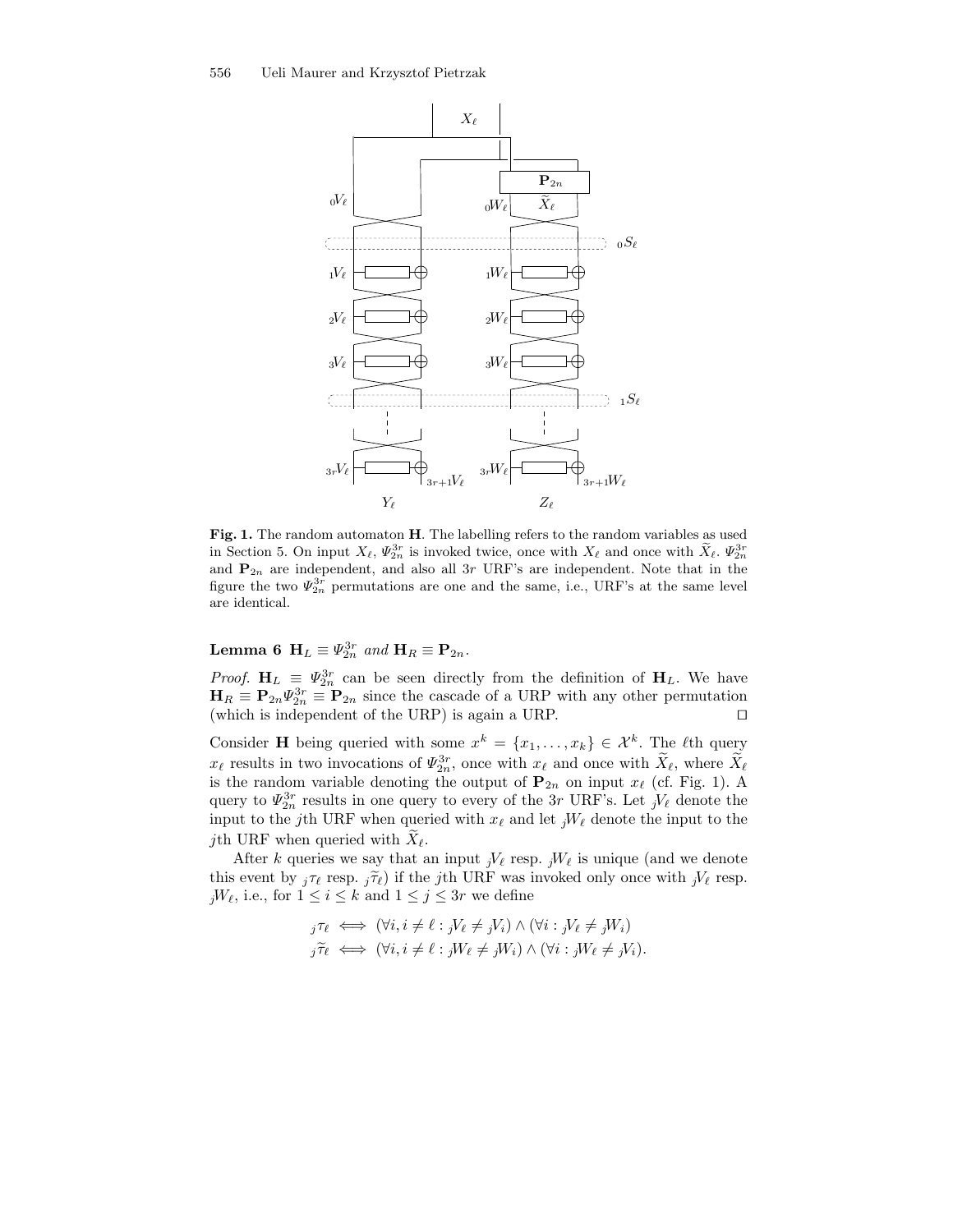By  ${}_q\xi_\ell$  we denote the event that  ${}_{3q+2}V_\ell, {}_{3q+3}V_\ell, {}_{3q+2}W_\ell$  and  ${}_{3q+3}W_\ell$  are all unique, i.e, for  $0 \leq q \leq r-1$ :

$$
q\xi_{\ell} \iff 3q+2\tau_{\ell} \land 3q+3\tau_{\ell} \land 3q+2\tilde{\tau}_{\ell} \land 3q+3\tilde{\tau}_{\ell}.
$$

By  $\lambda_\ell$  we denote the event that  $_q \xi_\ell$  holds for some  $q, 0 \le q \le r - 1$ :

$$
\lambda_{\ell} \iff \bigvee_{q=0}^{r-1} q\xi_{\ell}.
$$

We can now define our monotone condition  $M$  for  $H$ .

**Definition 13** The condition M for H is defined as (Recall that  $m_k$  denotes the event that  $M_k = 1$ :

$$
m_k \iff \bigwedge_{\ell=1}^k \lambda_\ell \iff \bigwedge_{\ell=1}^k \bigvee_{q=0}^{r-1} 3q+2^{\tau_\ell} \wedge 3q+3^{\tau_\ell} \wedge 3q+2^{\widetilde{\tau}_\ell} \wedge 3q+3^{\widetilde{\tau}_\ell}.
$$
 (6)

So after  $\mathbf{H}^{\mathcal{M}}$  has been queried with k inputs  $x_1, \ldots, x_k$ , the condition  $M_k$  holds if the following holds for  $i = 1, \ldots, k$ : There is an index q such that the four values that appear as the input to the URF's in the consecutive rounds  $3q+2$  and  $3q+3$ , when  $\Psi_{2n}^{3r}$  is queried with  $x_i$  and  $\tilde{X}_i$ , are unique. In the proof of Lemma 8 we will use this fact to show that the right and left part of the output of  $\mathbf{H}^{\mathcal{M}}$ has the same distribution whenever the condition holds, i.e.,  $\mathbf{H}_{L}^{\mathcal{M}} \triangleq \mathbf{H}_{R}^{\mathcal{M}}$ . But first we give an upper bound on the probability of any non-adaptive strategy, making at most k queries, in provoking the event  $\overline{m}_k$  (i.e.  $M_k = 0$ ).

# Lemma 7

$$
\mu(\mathbf{H}^{\mathcal{M}}, \overline{m}_k) \stackrel{\text{def}}{=} \max_{x^k \in \mathcal{X}^k} \mathsf{P}_{\overline{m}_k | X^k}^{\mathbf{H}}(x^k) \le \frac{k^2}{2^{2n-1}} + \frac{k^{r+1}}{2^{r(n-3)}}.
$$

*Proof.* Consider any  $x^k \in \mathcal{X}^k$  (in particular the one maximising the second term in the lemma). Throughout the proof, all probabilities are in the random experiment where **H** is queried with  $x^k$ . So for example  $P[\overline{m}_k]$  denotes  $P_{\overline{m}_k|X^k}(x^k)$ . To establish the lemma, we must show that  $P[\overline{m}_k] \leq \frac{k^2}{2^{2n}}$  $\frac{k^2}{2^{2n-1}}+\frac{k^{r+1}}{2^{r(n-r)}}$  $rac{k}{2^{r(n-3)}}$ .

Let  $\gamma_k$  denote the event (defined on **H** after k queries) which holds if and only if  $x^k$  and  $\widetilde{X}^k$  have no elements in common (i.e. all elements in  $x^k \bigcup \widetilde{X}^k$  are distinct)<sup>15</sup>. The birthday bound gives us

$$
\mathsf{P}[\gamma_k] = \prod_{i=0}^{k-1} \left( 1 - \frac{k+i}{2^{2n}} \right) \ge 1 - \frac{k^2}{2^{2n-1}}.
$$
 (7)

We will now upper bound  $P[\overline{m}_k|\gamma_k]$ . In order to do so it helps to think of  $\varPsi_{2n}^{3r}$  as a cascade of r blocks, each a  $\varPsi_{2n}^3$  permutation. For  $0 \leq q \leq r-1$  let

$$
qS \stackrel{\text{def}}{=} ((s_{q+1}V_1, s_qV_1), ..., (s_{q+1}V_k, s_qV_k), (s_{q+1}W_1, s_qW_1), ..., (s_{q+1}W_k, s_qW_k))
$$

<sup>&</sup>lt;sup>15</sup> The  $x^k$  are all distinct, see comment after Definition 6.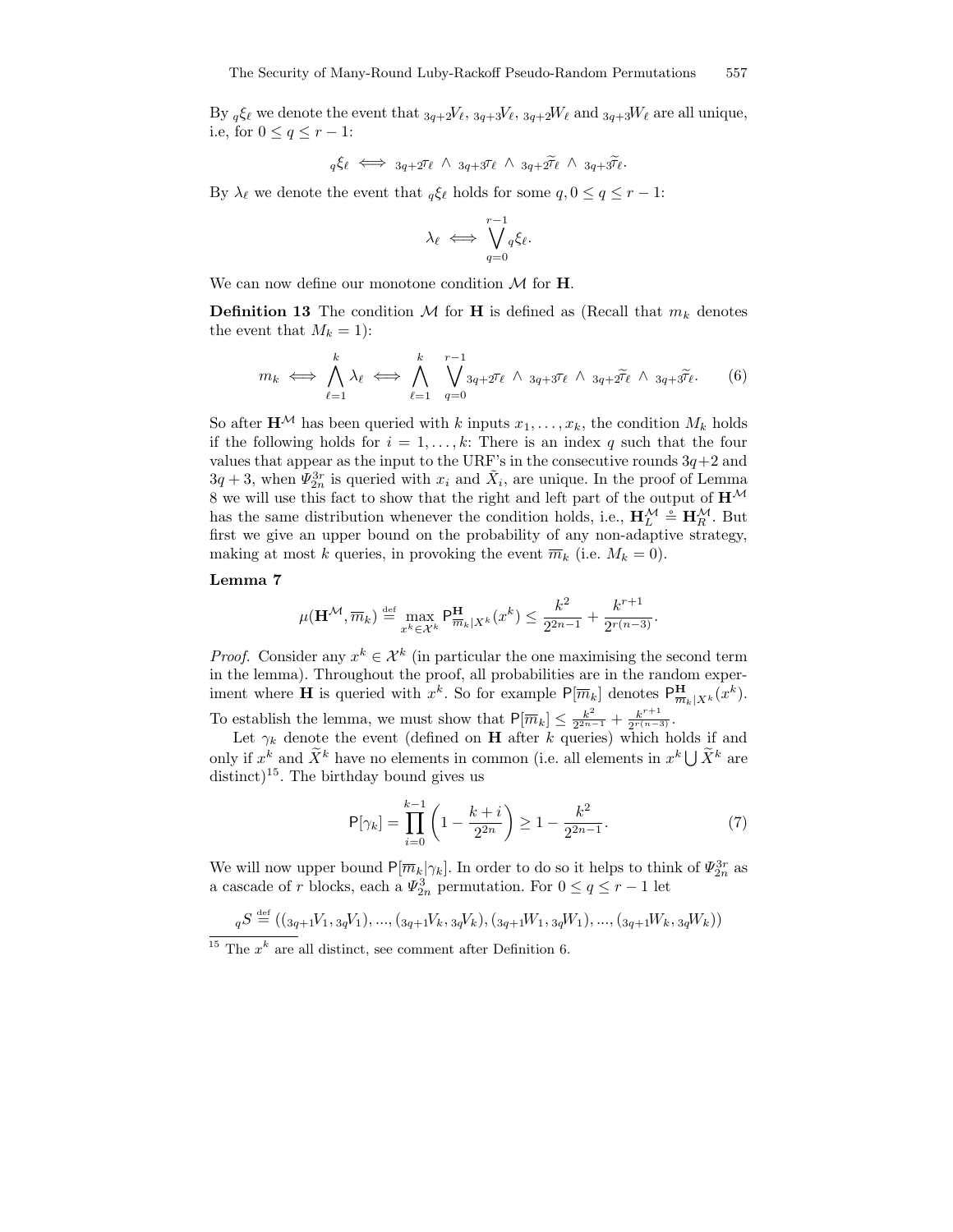denote the values appearing on the input to the  $q + 1$ th block on input  $x^k$  and  $\tilde{X}^k$  (here  ${}_0V_\ell$  and  ${}_0W_\ell$  are as in figure 1). Let  ${}_q\mathcal{S}$  denote the set of values  ${}_qS$  may take on. Next we prove that, for any  $\ell : 1 \leq \ell \leq k, h \in \{2, 3\}$  and any possible  ${}_{q}s \in {}_{q}\mathcal{S}$ 

$$
\mathsf{P}[\neg 3q + h\tau_\ell | \gamma_k, qS = qS] \le \frac{2k}{2^n} \qquad \text{and} \qquad \mathsf{P}[\neg 3q + h\widetilde{\tau}_\ell | \gamma_k, qS = qS] \le \frac{2k}{2^n}.\tag{8}
$$

Let  ${}_{q}s_j$  denote the *j*th element in  ${}_{q}s$  (e.g.  ${}_{0}s_1 = \{ {}_{1}v_1, {}_{0}v_1\}$ ) and let  ${}_{q}s_j^L$  and  ${}_{q}s_j^R$ denote the left and right part of  ${}_{q}s_j$ . We will only prove the first statement for  $h = 2$ , the other cases are similar. The probability that  $\neg_{3q+2}\tau_{\ell}$ , conditioned on  ${}_{q}S = {}_{q}s$ , is the probability that there is a  $t \neq \ell, 1 \leq t \leq 2k$ , such that  $f(q s_{\ell}^L) \oplus q s_{\ell}^R = f(q s_{\ell}^L) \oplus q s_{\ell}^R$ , where f is a URF. This is at most  $\frac{2k}{2^n}$  if all the 2k elements in  $_{q}s$  are distinct, which is the case because we condition on  $\gamma_{k}$ .<sup>16</sup> Now for any  $\ell, q$  and  ${}_{q}s \in {}_{q}S$  we get (using the union bound in the first and (8) in the second step)

$$
\mathsf{P}[\neg_q \xi_\ell | \gamma_k, {}_qS = {}_q s] \le \sum_{\tau \in \{3q+2\tau_\ell, 3q+3\tau_\ell, 3q+2\tilde{\tau}_\ell, 3q+3\tilde{\tau}_\ell\}} \mathsf{P}[\neg \tau | \gamma_k, {}_qS = {}_q s] \le
$$

$$
\frac{8k}{2^n} = \frac{k}{2^{n-3}}.\tag{9}
$$

The reason we introduced  $_qS$  is that, conditioned on  $_qS$ , the probability of any event defined on the last  $3r - q$  rounds of  $\Psi_{2n}^{3r}$  does not depend on any event defined on the 3q first rounds of  $\Psi_{2n}^{3r}$ . The reason is that all rounds (random functions) are independent, and every interaction between the first  $3q$  and the last 3q – r rounds is captured by  ${}_{q}S$  (which specifies all values exchanged between round 3q and round 3q + 1). Let  $_{q}\kappa$  be any event defined on the 3q first rounds of  $\Psi_{2n}^{3r}$ . By the above argument for any  ${}_{q}s \in {}_{q}S$ ,

$$
\mathsf{P}[\neg_q \xi_\ell | \gamma_k, {}_qS = {}_qs, {}_q\kappa] = \mathsf{P}[\neg_q \xi_\ell | \gamma_k, {}_qS = {}_qs]. \tag{10}
$$

For  $0 \le q \le r - 1$  let  ${}_{q}\kappa \stackrel{\text{def}}{=} \bigwedge_{t=0}^{q-1} \neg_t \xi_{\ell}$ . Now

$$
P[\neg \lambda_{\ell} | \gamma_k] = P[\bigwedge_{q=0}^{r-1} \neg_q \xi_{\ell} | \gamma_k] = \prod_{q=0}^{r-1} P[\neg_q \xi_{\ell} | \gamma_k, q \kappa] = \tag{11}
$$

$$
\prod_{q=0}^{r-1}\sum_{\substack{q\leq \in_q \mathcal{S}}} \mathsf{P}[_{q}S = {}_{q}s|\gamma_{k},{}_{q}\kappa] \mathsf{P}[\neg _{q}\xi_{\ell}|\gamma_{k},{}_{q}S = {}_{q}s,{}_{q}\kappa] \leq \left(\frac{k}{2^{n-3}}\right)^r = \frac{k^r}{2^{r(n-3)}}.
$$

In the fourth step above we used  $P[\neg q\xi_\ell|\gamma_k, qS = qs, q\kappa] = P[\neg q\xi_\ell|\gamma_k, qS = qs] \leq$  $\frac{k}{2^{n-3}}$ , which follows from (10) and (5). Now using the union bound in the third

<sup>&</sup>lt;sup>16</sup> Consider any  $t \neq \ell$ . If  ${}_{q}s_{t}^{L} = {}_{q}\underline{s}_{\ell}^{L}$ , then  ${}_{q}s_{t}^{R} \neq {}_{q}s_{\ell}^{R}$  (because  ${}_{q}s_{t}^{L}$ ,  ${}_{q}s_{t}^{R}$ )  $\neq$   ${}_{q}s_{\ell}^{L}$ ,  ${}_{q}s_{\ell}^{R}$ )) and thus  $f(q s_\ell^L) \oplus_q s_\ell^R \neq f(q s_\ell^L) \oplus_q s_\ell^R$ . If  $_q s_\ell^L \neq_q s_\ell^L$ , then  $\mathsf{P}[f(q s_\ell^L) \oplus_q s_\ell^R = f(q s_\ell^L) \oplus_q s_\ell^R]$  $_q s_{\underline{t}}^R = 1/2^n$ . With the union bound we now get that the probability that  $f({}_q s_{\ell}^L) \oplus$  $q s_{\ell}^R = f(q s_{t}^L) \oplus_q s_{t}^R$  for any of the  $2k-1$  possible  $t \neq \ell$ , is at most  $(2k-1)/2^n \leq 2k/2^n$ .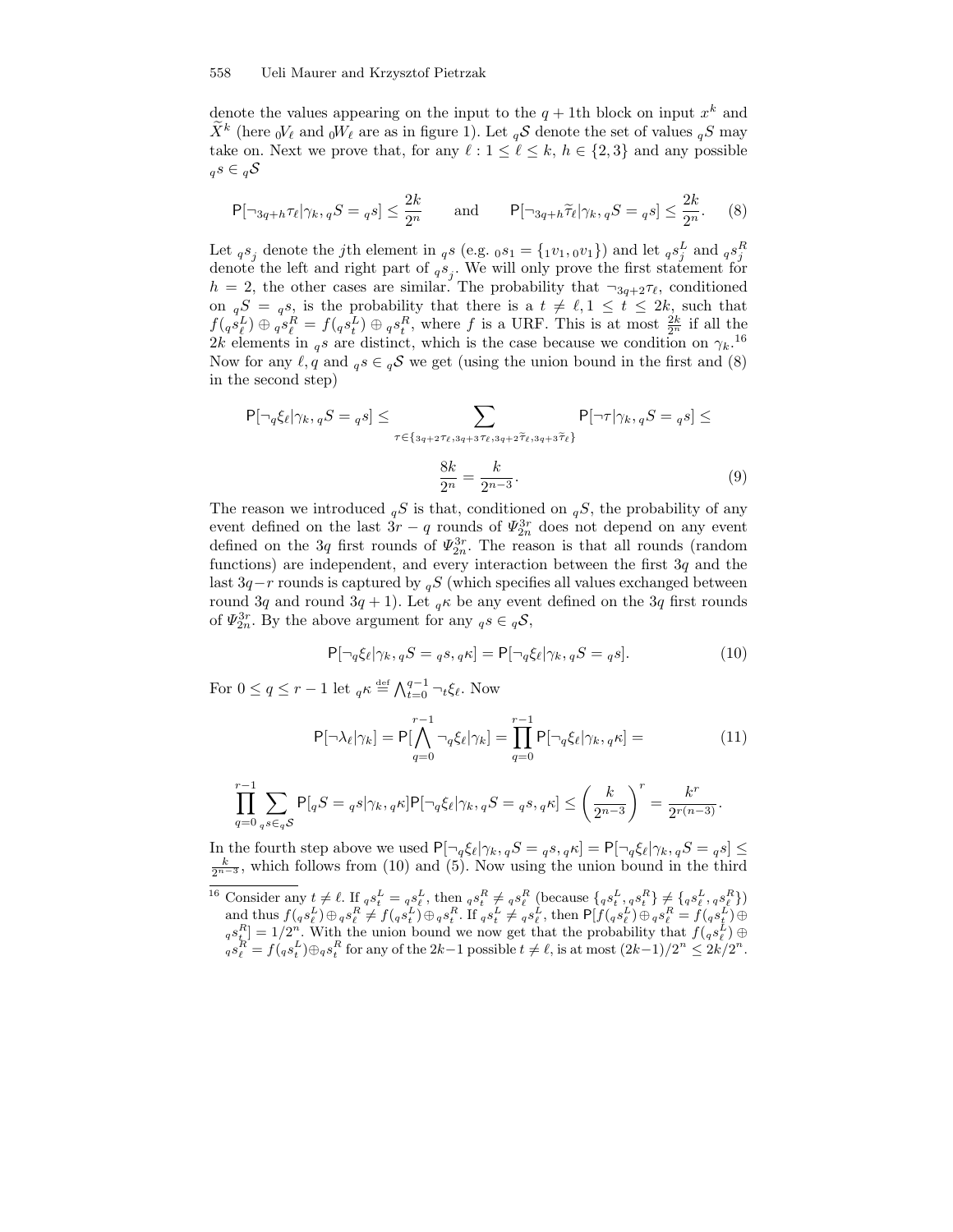and (11) in the fourth step below, we obtain

$$
\mathsf{P}[\overline{m}_k|\gamma_k] = \mathsf{P}\big[\neg \bigwedge_{\ell=1}^k \lambda_\ell |\gamma_k] = \mathsf{P}\big[\bigvee_{\ell=1}^k \neg \lambda_\ell |\gamma_k] \le \sum_{\ell=1}^k \mathsf{P}[\neg \lambda_\ell |\gamma_k] \le k \frac{k^r}{2^{r(n-3)}} \quad (12)
$$

And finally, using (7) and (12) in the last step, we get

$$
P[\overline{m}_k] = P[\overline{m}_k, \neg \gamma_k] + \underbrace{P[\gamma_k]P[\overline{m}_k|\gamma_k]}_{P[\overline{m}_k, \gamma_k]} \leq P[\neg \gamma_k] + P[\overline{m}_k|\gamma_k] \leq \frac{k^2}{2^{2n-1}} + \frac{k^{r+1}}{2^{r(n-3)}}.
$$

$$
\Box
$$

#### Lemma 8

$$
\mathbf{H}_{L}^{\mathcal{M}}\triangleq\mathbf{H}_{R}^{\mathcal{M}}.
$$

*Proof.* We will show that for all k and all  $x^k, g', g'' \in I_{2n}^k$  we have

$$
\mathsf{P}^{\mathbf{H}^{\mathcal{M}}}_{m_{k}Y^{k}Z^{k}|X^{k}}(g',g'',x^{k}) = \mathsf{P}^{\mathbf{H}^{\mathcal{M}}}_{m_{k}Y^{k}Z^{k}|X^{k}}(g'',g',x^{k}).
$$
\n(13)

If we sum the two terms above over all  $g''$ , we see that  $(13)$  implies that for all  $x^k, g' \in I_{2n}^k$ 

$$
\mathsf{P}^{\mathbf{H}^{\mathcal{M}}_{L}}_{m_{k}Y^{k}|X^{k}}(g',x^{k}) = \mathsf{P}^{\mathbf{H}^{\mathcal{M}}_{R}}_{m_{k}Z^{k}|X^{k}}(g',x^{k})
$$
(14)

holds. Note that this is exactly the statement of the lemma.

The space of internal randomness for  $H$  (see Definition 1) consists of the function tables for the 3r  $\mathbf{R}_n$ 's which build  $\Psi_{2n}^{3r}$  (each uniform random in  $\{0,1\}^{n2^n}$ ) and a number uniform random between 1 and  $2^{2n}$ ! defining one possible permutation on  $\{0,1\}^{2n}$ . Thus the internal randomness of **H** is an element chosen uniformly random in  $\mathcal{R} \stackrel{\text{def}}{=} \{0,1\}^{3rn2^n} \times [1, 2^{2n}!]$ .

Let  $\mathcal{R}(x^k, g', g'') \subset \mathcal{R}$  be such that iff the internal randomness of **H** is  $\rho \in$  $\mathcal{R}(x^k, g', g'')$ , then the system will output  $(g', g'')$  on input  $x^k$  and  $M_k$  will hold (note that  $M_k$  is determined by  $x^k$  and  $\rho$ ). With this we can write (13) as

$$
\frac{|\mathcal{R}(x^k, g', g'')|}{|\mathcal{R}|} = \frac{|\mathcal{R}(x^k, g'', g')|}{|\mathcal{R}|}.
$$
(15)

We will prove (15) by showing a bijection between the sets  $\mathcal{R}(x^k, g', g'')$  and  $\mathcal{R}(x^k, g'', g')$ , which implies that they have the same cardinality.

Consider H with internal randomness  $\rho \in \mathcal{R}(x^k, g', g'')$  was queried with  $x^k$ . Let V, W and X be as defined before Definition 13. Note that V, W, X are determined by  $\rho$  and  $x^k$ , we use the corresponding small letters to denote the values taken by V, W and  $\widetilde{X}$ . Also all 3r URF's are deterministic functions when  $\rho$  is fixed, we denote the function in the *j*th round by  $f_i$ .

Let  $\alpha_1, \ldots, \alpha_k$  be such that  $3\alpha_{\ell+2}\tau_{\ell} \wedge 3\alpha_{\ell+3} \tau_{\ell} \wedge 3\alpha_{\ell+2} \tilde{\tau}_{\ell} \wedge 3\alpha_{\ell+3} \tilde{\tau}_{\ell}$  for  $\ell =$  $1, \ldots, k$ . By (6) and the fact that  $M_k$  holds, such  $\alpha_1, \ldots, \alpha_k$  exist. If there are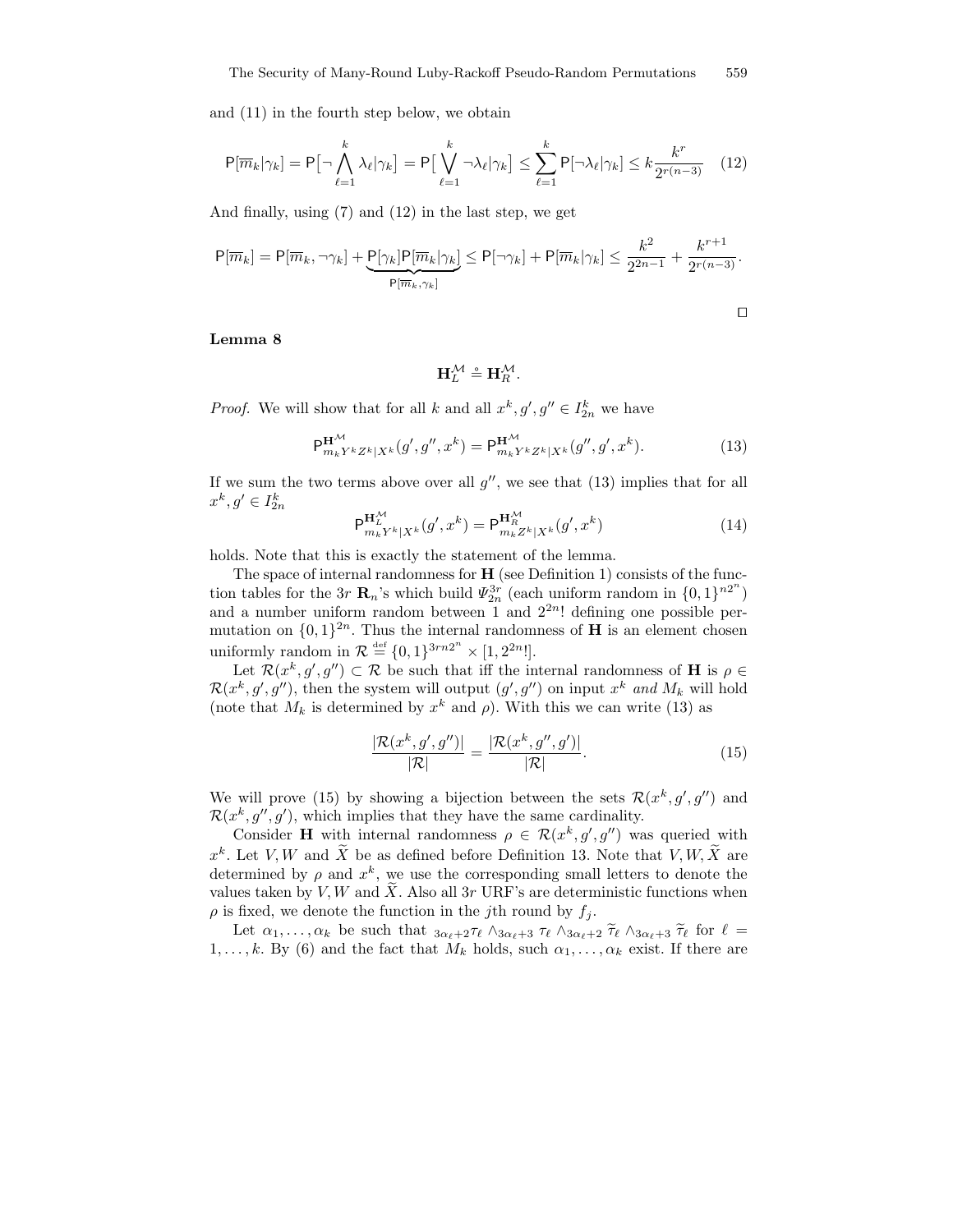several possibilities for  $\alpha_{\ell}$  then let it be, say, the smallest possible value. Note that for  $1 \leq \ell \leq k$ ,  $\rho$  defines the following relations:

$$
f_{3\alpha_{\ell}+2}(3\alpha_{\ell}+2^{\nu}\ell) = 3\alpha_{\ell}+1^{\nu}\ell \oplus 3\alpha_{\ell}+3^{\nu}\ell \qquad f_{3\alpha_{\ell}+2}(3\alpha_{\ell}+2^{\nu}\ell) = 3\alpha_{\ell}+1^{\nu}\ell \oplus 3\alpha_{\ell}+3^{\nu}\ell
$$
  

$$
f_{3\alpha_{\ell}+3}(3\alpha_{\ell}+3^{\nu}\ell) = 3\alpha_{\ell}+2^{\nu}\ell \oplus 3\alpha_{\ell}+4^{\nu}\ell \qquad f_{3\alpha_{\ell}+3}(3\alpha_{\ell}+3^{\nu}\ell) = 3\alpha_{\ell}+2^{\nu}\ell \oplus 3\alpha_{\ell}+4^{\nu}\ell
$$

Let  $\phi_{x^k}(\rho)$  be a transformation on  $\rho$  which for  $1 \leq \ell \leq k$  changes the function table of  $f_{3\alpha_{\ell}+2}$  resp.  $f_{3\alpha_{\ell}+3}$  on inputs  $3\alpha_{\ell}+2v_{\ell}$  and  $3\alpha_{\ell}+2w_{\ell}$  resp.  $3\alpha_{\ell}+3v_{\ell}$  and  $3\alpha_{\ell}+3w_{\ell}$  to

$$
f_{3\alpha_{\ell}+2}(3\alpha_{\ell}+2v_{\ell}) = 3\alpha_{\ell}+1v_{\ell} \oplus 3\alpha_{\ell}+3w_{\ell} \qquad f_{3\alpha_{\ell}+2}(3\alpha_{\ell}+2w_{\ell}) = 3\alpha_{\ell}+1w_{\ell} \oplus 3\alpha_{\ell}+3v_{\ell}
$$
  

$$
f_{3\alpha_{\ell}+3}(3\alpha_{\ell}+3w_{\ell}) = 3\alpha_{\ell}+2v_{\ell} \oplus 3\alpha_{\ell}+4w_{\ell} \qquad f_{3\alpha_{\ell}+3}(3\alpha_{\ell}+3v_{\ell}) = 3\alpha_{\ell}+2w_{\ell} \oplus 3\alpha_{\ell}+4v_{\ell}
$$

Then  $\phi_{x^k}(\rho)$  is in  $\mathcal{R}(x^k, g'', g')$ . To see this, first note that  $\phi_{x^k}$  only changes  $f_{3\alpha_{\ell}+2}$  and  $f_{3\alpha_{\ell}+3}$  on inputs that are unique. Consider the two cases where the internal randomness of **H** is  $\rho$  and  $\phi_{x^k}(\rho)$  respectively. On input  $x_\ell$ ,  $j\upsilon_\ell$  and  $j\omega_\ell$ are equal for  $j \leq 3\alpha_{\ell} + 2$  in both cases, this is because for  $j \leq 3\alpha_{\ell} + 1$  the input/output behaviour of the internal functions  $f_j$  on inputs  $j v_\ell$  and  $j w_\ell$  is not affected by  $\phi_{x^k}$ . With  $(s_{\alpha_k+1}v_{\ell}, s_{\alpha_k+2}v_{\ell})$  and  $(s_{\alpha_k+1}w_{\ell}, s_{\alpha_k+2}w_{\ell})$  being equal in both cases, we see by the definition of  $\phi_{x^k}(\rho)$  that the values  $(\mathfrak{z}_{\alpha_k+3v_\ell}, \mathfrak{z}_{\alpha_k+4v_\ell})$ and  $(s_{\alpha_\ell+3}w_\ell, s_{\alpha_\ell+4}w_\ell)$  are exchanged in both cases. With this also all  $j\upsilon_\ell$  and  $j\upsilon_\ell$ are exchanged for all  $j \geq 3\alpha_{\ell}+4$  ( $\phi_{x^k}$  does not affect the input/output behaviour of the internal functions  $f_j$  on inputs  $j \vee \ell$  and  $j \vee \ell$  for  $j \geq 3\alpha_{\ell} + 4$ ), so the outputs  $g'_\ell$  and  $g''_\ell$  are also exchanged for all  $1 \leq \ell \leq k$ , and thus  $\phi_{x^k}(\rho) \in \mathcal{R}(x^k, g'', g').$ 

Finally note that  $\phi_{x^k}(\phi_{x^k}(\rho)) = \rho$ , thus  $\phi_{x^k}$  is a bijection (actually even an involution) between  $\mathcal{R}(x^k, g', g'')$  and  $\mathcal{R}(x^k, g'', g')$ , and hence  $|\mathcal{R}(x^k, g', g'')|$  =  $\vert \mathcal{R}(x^k, g'', g') \vert$ )|.  $\Box$ 

*Proof (of Theorem 1).* There is a random automaton  $H$  (cf. Figure 1) with two outputs such that  $H_L \equiv \Psi_{2n}^{3r}$  and  $H_R \equiv \mathbf{P}_{2n}$  (Lemma 6). Here  $H_L$  and  $H_R$  denote  $H$ , but where only the right and left half, respectively, is seen at the output. There is a condition  $M$  defined for **H** (Definition 13) such that  $\mathbf{H}^{\mathcal{M}}_{L} \doteq \mathbf{H}^{\mathcal{M}}_{R}$  (Lemma 8) and  $\mu(\mathbf{H}^{\mathcal{M}}, \overline{m}_k) \leq \frac{k^2}{2^{2n}}$  $\frac{k^2}{2^{2n-1}}+\frac{k^{r+1}}{2^{r(n-r)}}$  $\frac{k^{r+1}}{2^{r(n-3)}}$  (Lemma 7). With Corollary 1 and the observation that<sup>17</sup>  $\mu(\mathbf{H}_R^{\mathcal{M}}, \overline{m}_k) = \mu(\mathbf{H}^{\mathcal{M}}, \overline{m}_k)$  we now get

$$
\Delta_k \left( \langle \varPsi_{2n}^r (\varPsi_{2n}^r)^{-1} \rangle, \langle \mathbf{P}_{2n} \rangle \right) \le \frac{k^2}{2^{2n-2}} + \frac{k^{r+1}}{2^{r(n-3)-1}}
$$

and the theorem follows with Lemma 5.  $\Box$ 

 $17$  In the non-adaptive case it does not matter how much of the output the distinguisher can see.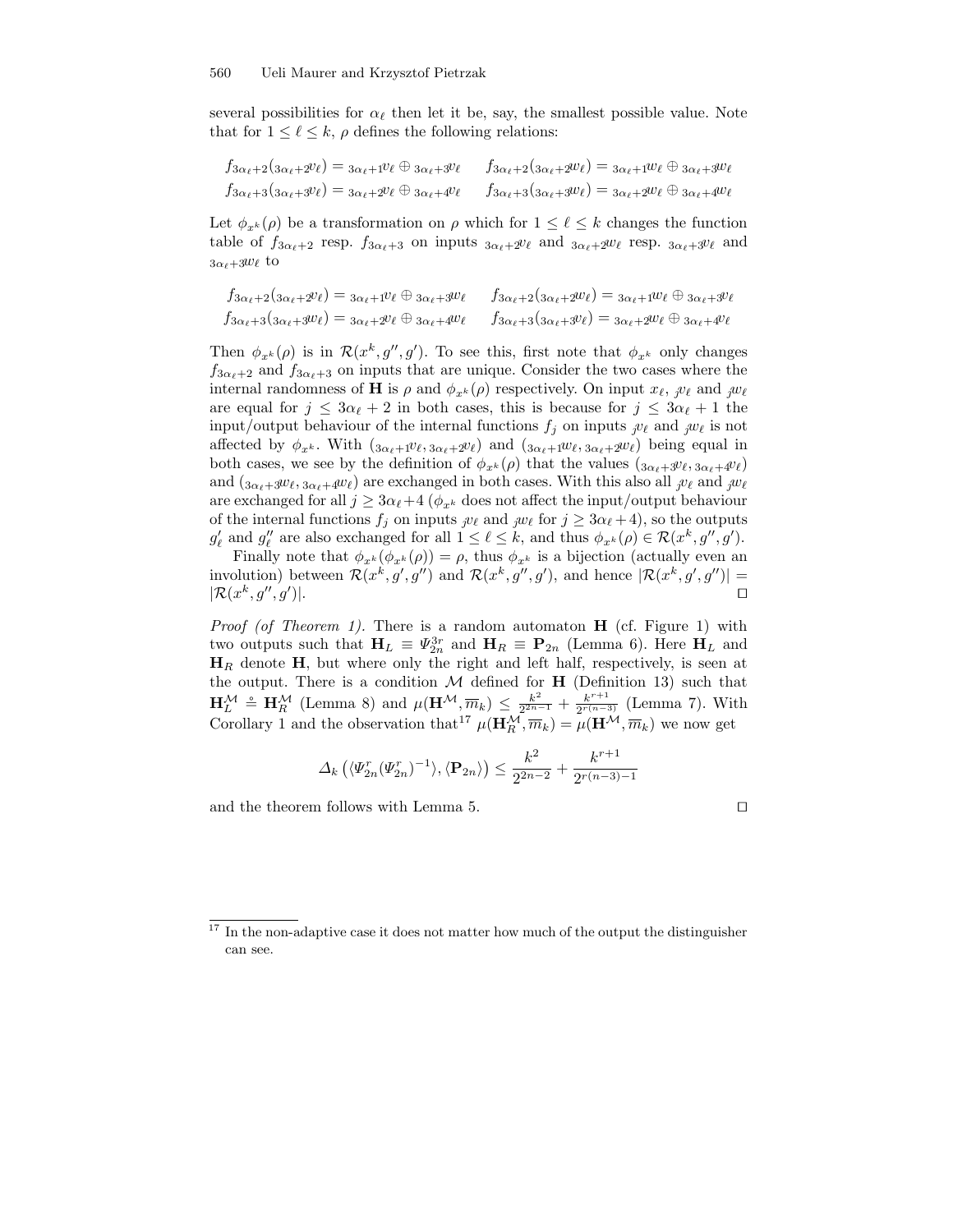# 6 Conclusions

In this paper we showed that the number of queries needed to distinguish a uniform random permutation (URP) from  $\Psi_{2n}^r$  (the r-round Feistel-permutation with independent uniform random functions) by any computationally unbounded adaptive distinguisher making combined plaintext/ciphertext queries, approaches the information theoretic upper-bound  $O(2<sup>n</sup>)$ , as r is increased.

The proof of our main theorem is based on the framework of [7]. In this framework, for our case, one must define two random automata with the input/output behaviour of  $\Psi_{2n}^r$  and a URP, respectively. Then one must give a condition for each automaton, such that both have the same input/output behaviour as long as the condition holds. The expected probability of any distinguisher (as above) making  $k$  queries, in making this condition fail, is now an upper bound for the advantage of any distinguisher (as above) in distinguishing  $\Psi_{2n}^r$  from a URP.

We proposed a new result (Lemma 4, see also Corollary 1) which reduces the arising problem of upper bounding the probability of any adaptive distinguisher making *combined chosen plaintext/ciphertext queries* in making the condition fail, to the case where one only has to consider a distinguisher making nonadaptive chosen plaintext queries. This lemma is generic and can be applied to any random permutation, but it comes at a price: The bound now only holds for a cascade of two of the originally considered random permutations.

We took a new approach in defining the two random automata as discussed above. Only one random automaton H with two outputs was defined, such that **H** has the same input/output behaviour as  $\Psi_{2n}^r$  or a URP when only the right or left part of the output is considered. One now must only find a single condition for H such that the input/output behaviour, when only the left or the right half of the output is considered, is identical whenever the condition holds. We do not know how to prove our result without this trick, and think that it could be useful for the analysis of other systems as well.

Patarin conjectured that the information theoretic upper bound is already reached if the number of rounds is *constant* (5 or maybe 6 or 7), this question is still open. If the conjecture is true, then collision arguments (like "as long as there is some input that has not appeared yet ... we cannot distinguish"), as used here and in many other papers, will be too weak as to prove it.<sup>18</sup> Maybe adopting ideas from [1], and arguing about linear independence (like "as long as some internal inputs are linearly independent...") would be more successful.

# Acknowledgements

We would like to thank Serge Vaudenay for his valuable comments which helped to improve the presentation of this paper.

<sup>&</sup>lt;sup>18</sup> After  $O(2^{nr/(r+1)})$  queries to  $\Psi_{2n}^r$ , we have a constant probability that there was a query where none of the  $r$  URF's was invoked with an input on which it was never invoked before.